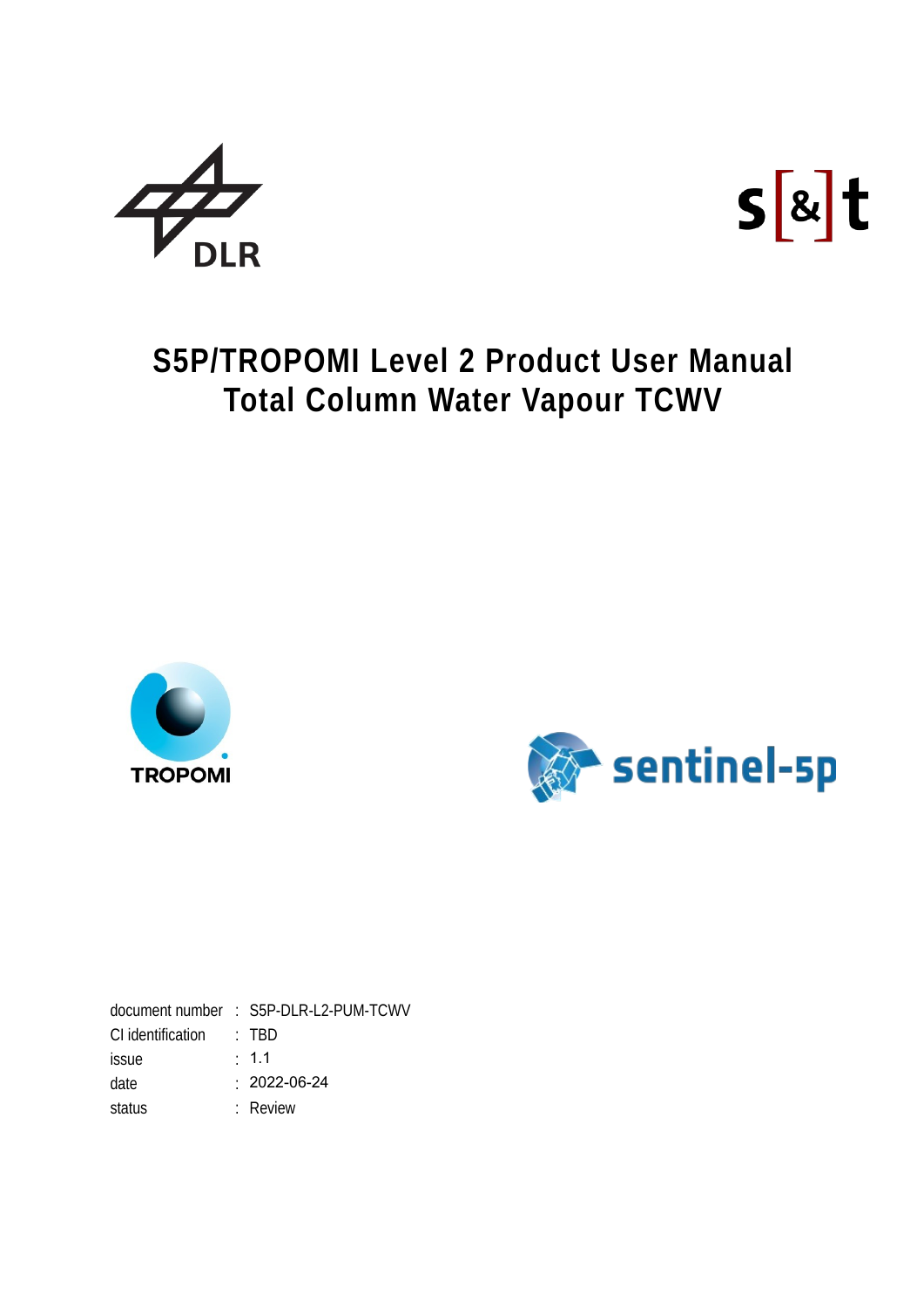

## **Document approval record**

|                       | digital signature                                                                                                                                                            |  |
|-----------------------|------------------------------------------------------------------------------------------------------------------------------------------------------------------------------|--|
| prepared:             | Digitally signed by Suryakiran Maruvada<br>Date: 2022.06.21 16:01:19 CEST                                                                                                    |  |
| <b>Contributions:</b> | <b>Birgit Wunschheim</b>                                                                                                                                                     |  |
| Checked:              | Digitally signed by Birgit<br>Wunschheim<br>Date: 2022.06.21 19:07:36                                                                                                        |  |
| approved PI:          | Digitally signed by Diego Loyola<br>D iego<br>∟ oyola<br>Reason: I am approving this<br>document<br>Location: your signing location here<br>Date: 2022.06.21 17:52:46+02'00' |  |
| approved PM:          |                                                                                                                                                                              |  |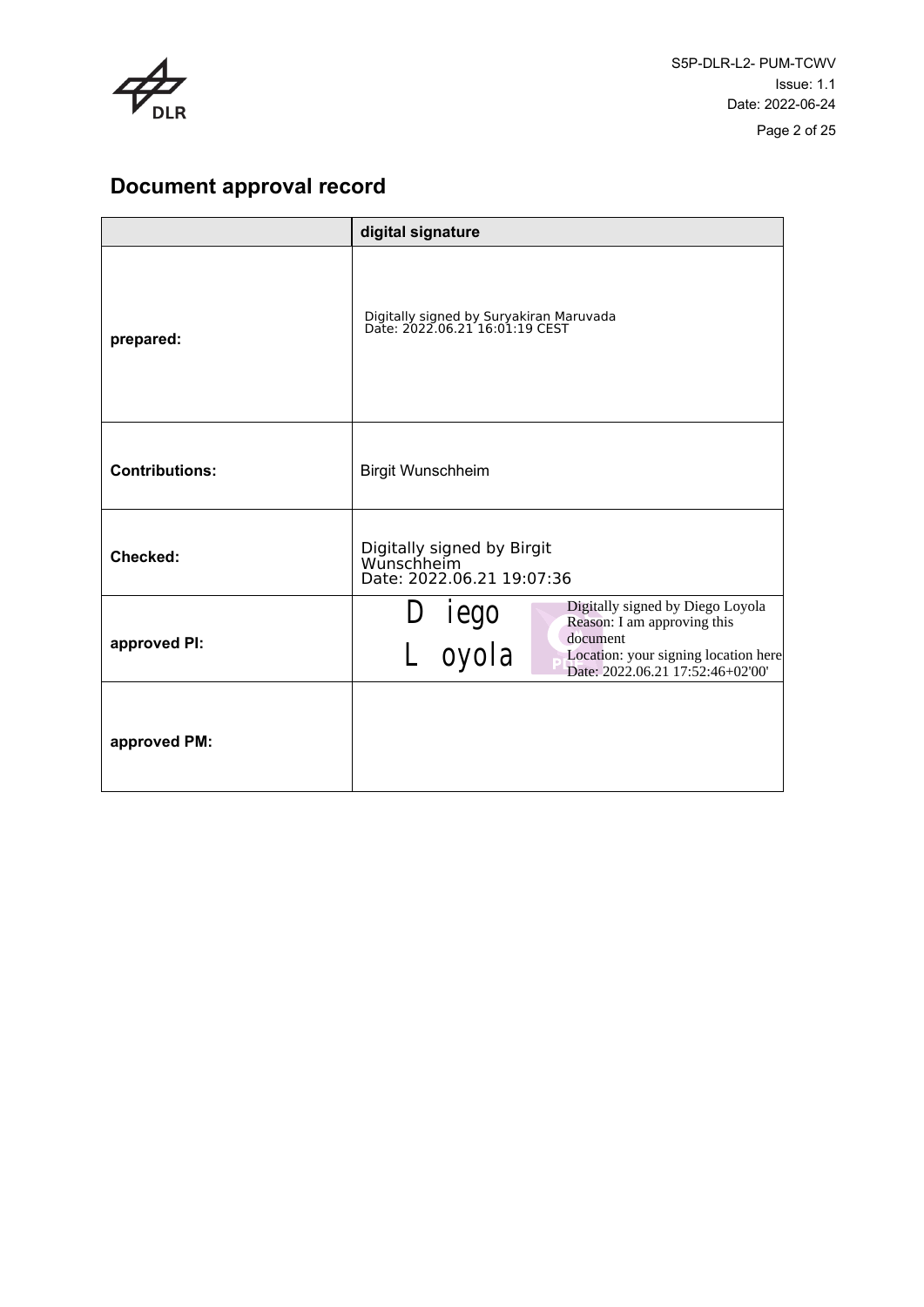

## **Document change record**

| <b>issue</b> | date       | item | comments              |
|--------------|------------|------|-----------------------|
| 0.0.1        | 2020-07-24 | All  | Initial draft version |
| 1.0          | 2021-12-15 | All  | First version         |
| 1.1          | 2022-06-24 | All  | Second version        |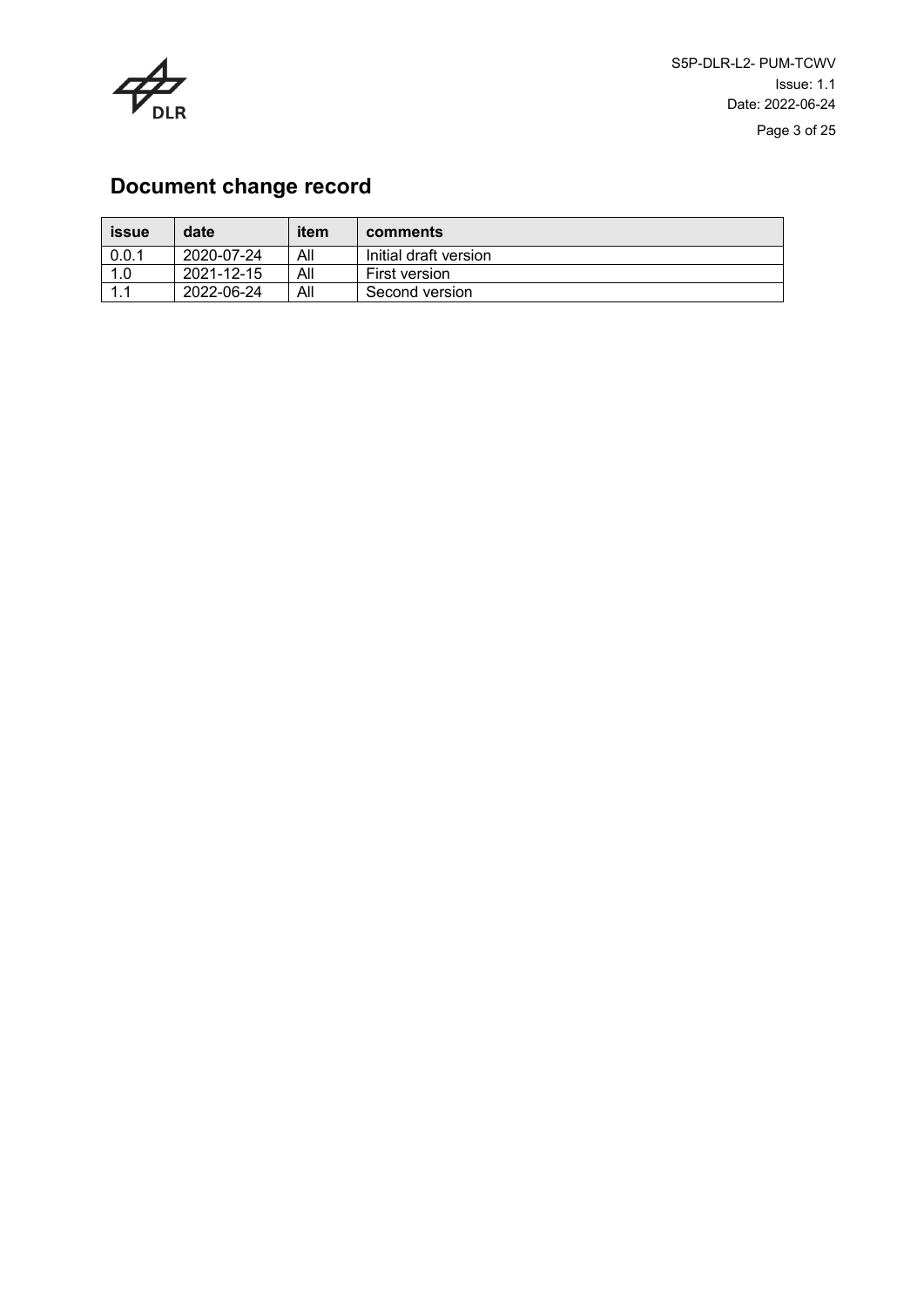

## **Contents**

| 1 Introduction.                        |  |
|----------------------------------------|--|
|                                        |  |
|                                        |  |
|                                        |  |
|                                        |  |
|                                        |  |
|                                        |  |
|                                        |  |
|                                        |  |
|                                        |  |
|                                        |  |
|                                        |  |
|                                        |  |
|                                        |  |
|                                        |  |
|                                        |  |
|                                        |  |
|                                        |  |
| 7 Common elements in all S5P products. |  |
|                                        |  |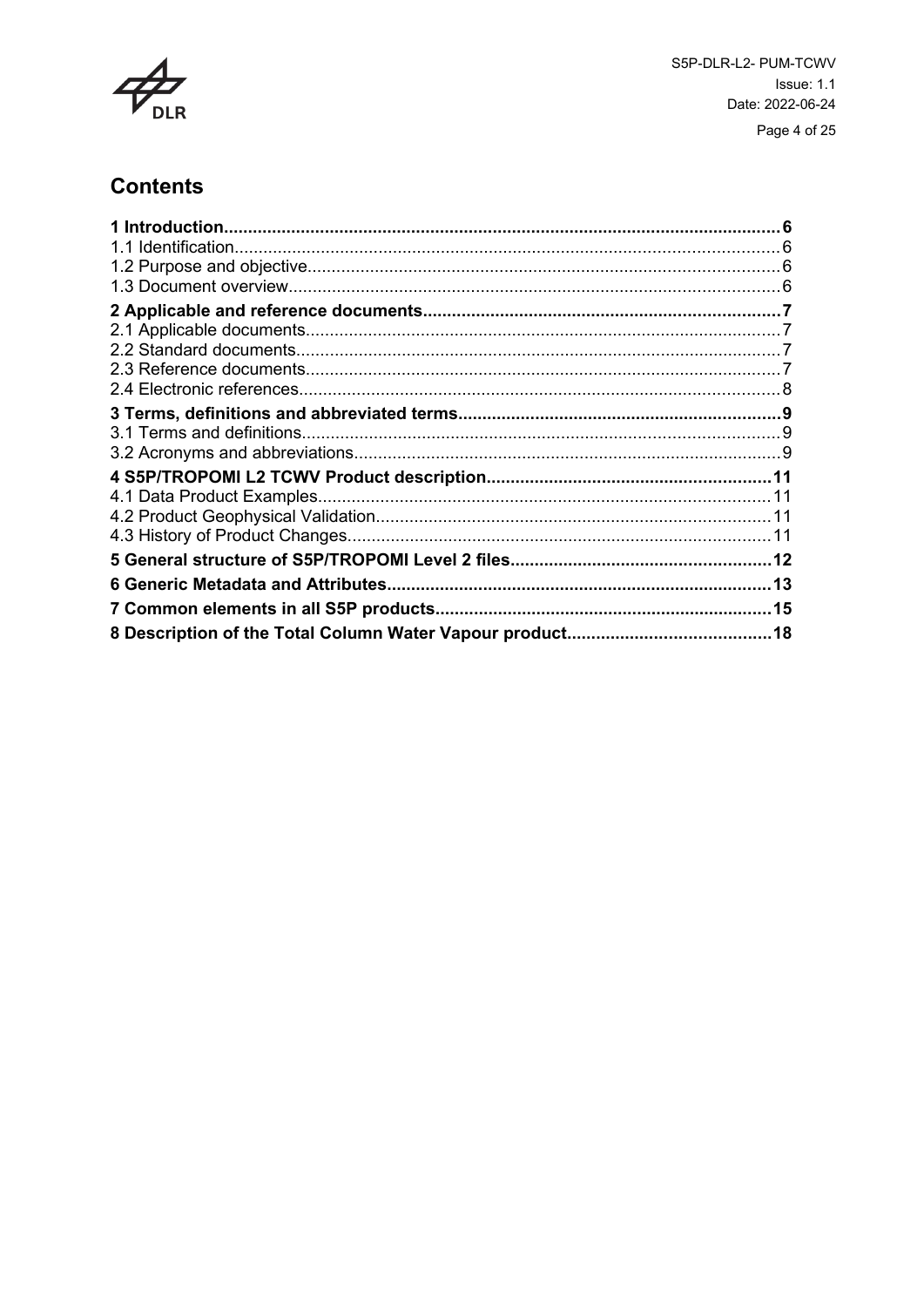

S5P-DLR-L2- PUM-TCWV Issue: 1.1 Date: 2022-06-24 Page 5 of 25

## **List of tables**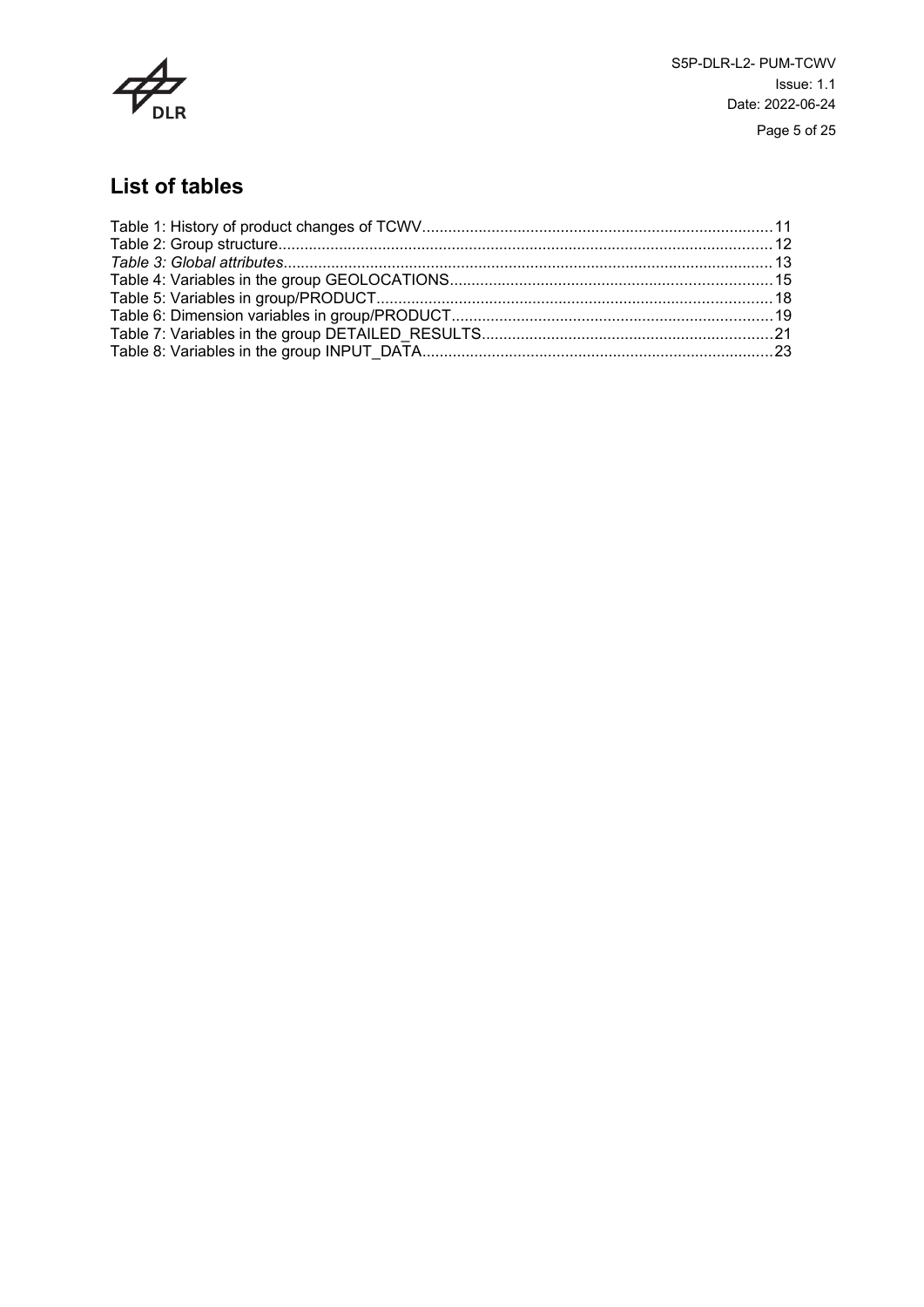

## <span id="page-5-0"></span>**1 Introduction**

#### <span id="page-5-1"></span>**1.1 Identification**

This document describes the technical characteristics of TROPOMI/S5P Level 2 product that are needed for efficient and correct use of the data contained. This product user manual is specific for total column water vapour (TCWV).

#### <span id="page-5-2"></span>**1.2 Purpose and objective**

The Sentinel-5 Precursor (S5p) mission is a low Earth orbit polar satellite system that provides information on air quality, climate and the ozone layer. The mission is part of the Global Monitoring of the ESA/European Commission COPERNICUS programme and consists of a satellite platform, the TROPOspheric Monitoring Instrument (TROPOMI) payload, and a ground system. The mission is extensively detailed in [RD2]; a peerreviewed publication on the mission can be found in [RD1].

The algorithms for the TROPOMI raw data treatment  $(LO - L1b)$  and the actual L2 data processing are each described in an algorithm theoretical basis document (ATBD). This Product User Manual (PUM) describes the technical characteristics of the TROPOMI/S5P Level 2 geophysical data products that are needed for efficient and correct use of the data contained.

In the PUM, the specific section related to the total column water vapour product TCWV is described.

#### <span id="page-5-3"></span>**1.3 Document overview**

Chapter 2 lists the applicable and reference documentation relevant for this document. Chapter 3 gives an overview of terms, definitions and abbreviations. Chapter 4 describes the TCWV L2 product in general. Chapter 5 indicates the general structure of S5P/TROPOMI L2 files. Metadata and attributes are described in chapter 6. All elements common to all S5P/TROPOMI L2 products are mentioned in chapter 7. The content of the TCWV L2 files is given in chapter 8.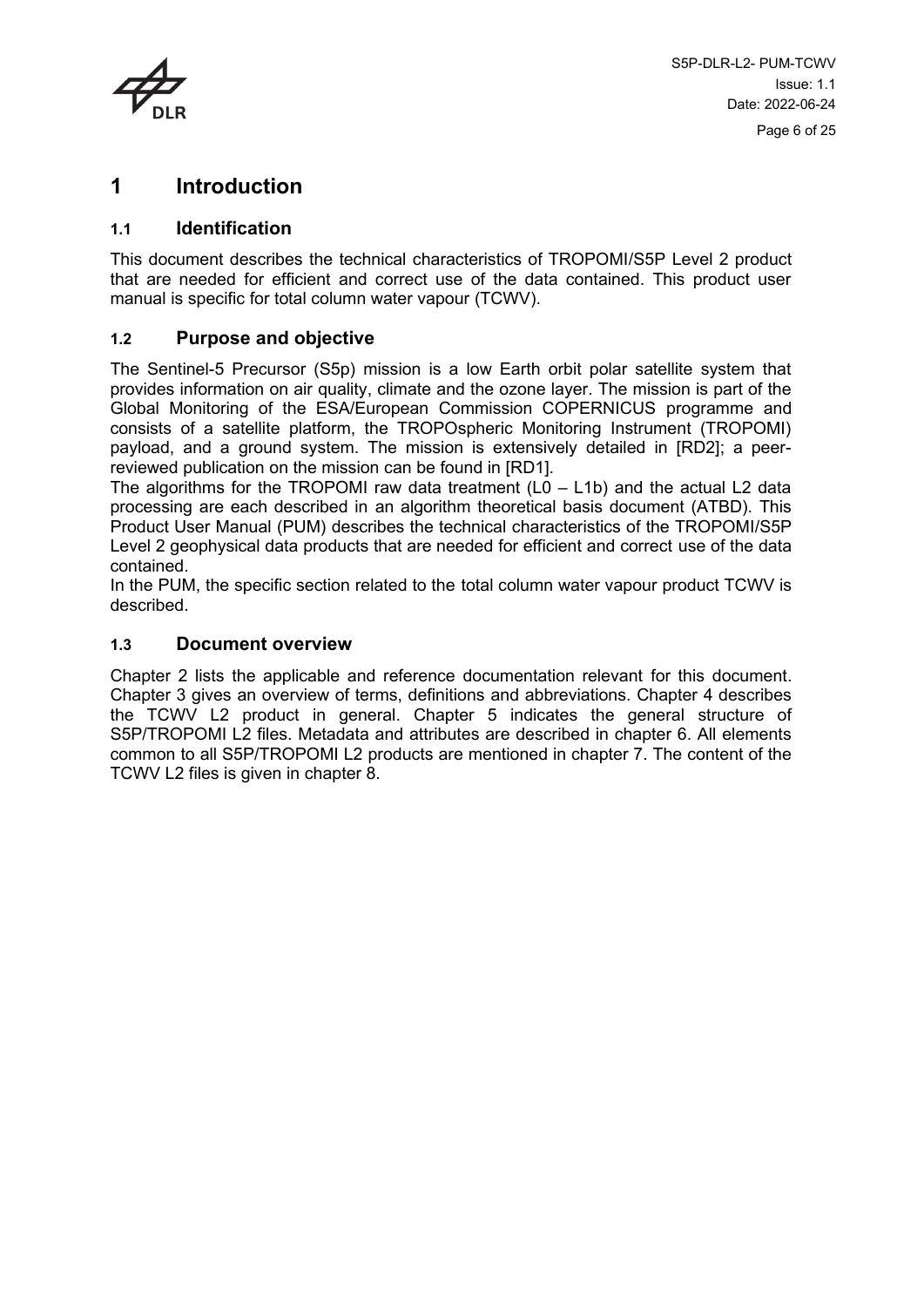

## <span id="page-6-0"></span>**2 Applicable and reference documents**

#### <span id="page-6-1"></span>**2.1 Applicable documents**

- [AD01] GMES Sentinel-5 Precursor S5P System Requirement Document (SRD);source: ESA/ESTEC; ref: S5P-RS-ESA-SY-0002; issue: 4.1; date: 2011- 04-29
- [AD02] Sentinel-5P Level 2 Processor Development Statement of Work -;source: ESA; ref: S5P-SW-ESA-GS-053; issue: 1.1; date: 2012-05-21
- [AD03] S5P Level 2 Processor Development Level 2 Processor Requirements **Specifications** source: ESA; ref: S5P-SW-ESA-GS-054; issue 1.2 draft; date: 2014-09-15
- [AD04] S5P/TROPOMI Level 2 Product Development Plan, source: KNMI, ref: S5P-KNMI-L2CO-0010-PL issue: 1.1.0 date: 2014-06-02
- [AD05] S5P Tailoring of ECSS Standards for the Level 2 Processor Development; source: ESA; ref: SP-RS-ESA-GS-055; issue 1.1dr; date: 2012-10-31
- [AD06] Sentinel-5P Level 2 Processor Development: Coordination Tasks; source: ESA; ref: S5P-SW-ESA-GS-081; issue: 1; date: 2012-06-27

#### **2.2 Standard documents**

<span id="page-6-3"></span><span id="page-6-2"></span>There are no standard documents

#### **2.3 Reference documents**

- <span id="page-6-4"></span>[RD01] Terms, definitions and abbreviations for TROPOMI L01b data processor; source: KNMI; ref: S5P-KNMI-L01B-0004-LI; issue: 3.0.0; date: 2013-11-08
- <span id="page-6-5"></span>[RD02] Terms, and symbols in the TROPOMI Algorithm Team; source: KNMI; ref: SN-TROPOMI-KNMI-L2-049-MA; issue: 1.0.0; date: 2015-07-16
- [RD03] Science Requirements Document for TROPOMI. Volume 1; source: KNMI & SRON; ref: RS-TROPOMI-KNMI-017; issue: 2.0; date: 2008-10-30.
- [RD04] GMES Sentinels-4 and-5 Mission Requirements Document (MRD);source: ESA; ref: EO-SMA-/1507/JL; issue: 3; date: 2011-09-21
- [RD05] Report Of The Review Of User Requirements For Sentinels-4/-5; source: ESA; ref: EO-SMA-/1507/JL; issue: 2.1; date: 2011-12-21
- [RD06] CAPACITY: Operational Atmospheric Chemistry Monitoring Missions Final report; source: KNMI; ref: CAPACITY; date: Oct. 2005.
- [RD07] CAMELOT: Observation Techniques and Mission Concepts for Atmospheric Chemistry; source: KNMI; ref: RP-CAM-KNMI-050; date: Nov. 2009.
- [RD08] TRAQ: Performance Analysis and Requirements Consolidation Final Report; source: KNMI; ref: RP-ONTRAQ-KNMI-051; date: Jan. 2010.
- [RD09] S5P/TROPOMI ATBD of the Aerosol data products; source: KNMI; ref: S5P-KNMI-L2-0008-RP-TROPOMI\_ATBD\_UVAI; issue: 1.1.0; date: 2018-06-15.
- [RD10] S5P/TROPOMI ATBD of the Cloud data products; source: DLR; ref: S5P-L2- DLR-ATBD-400I\_Clouds; issue: 2.2.0; date: 2020-06-15.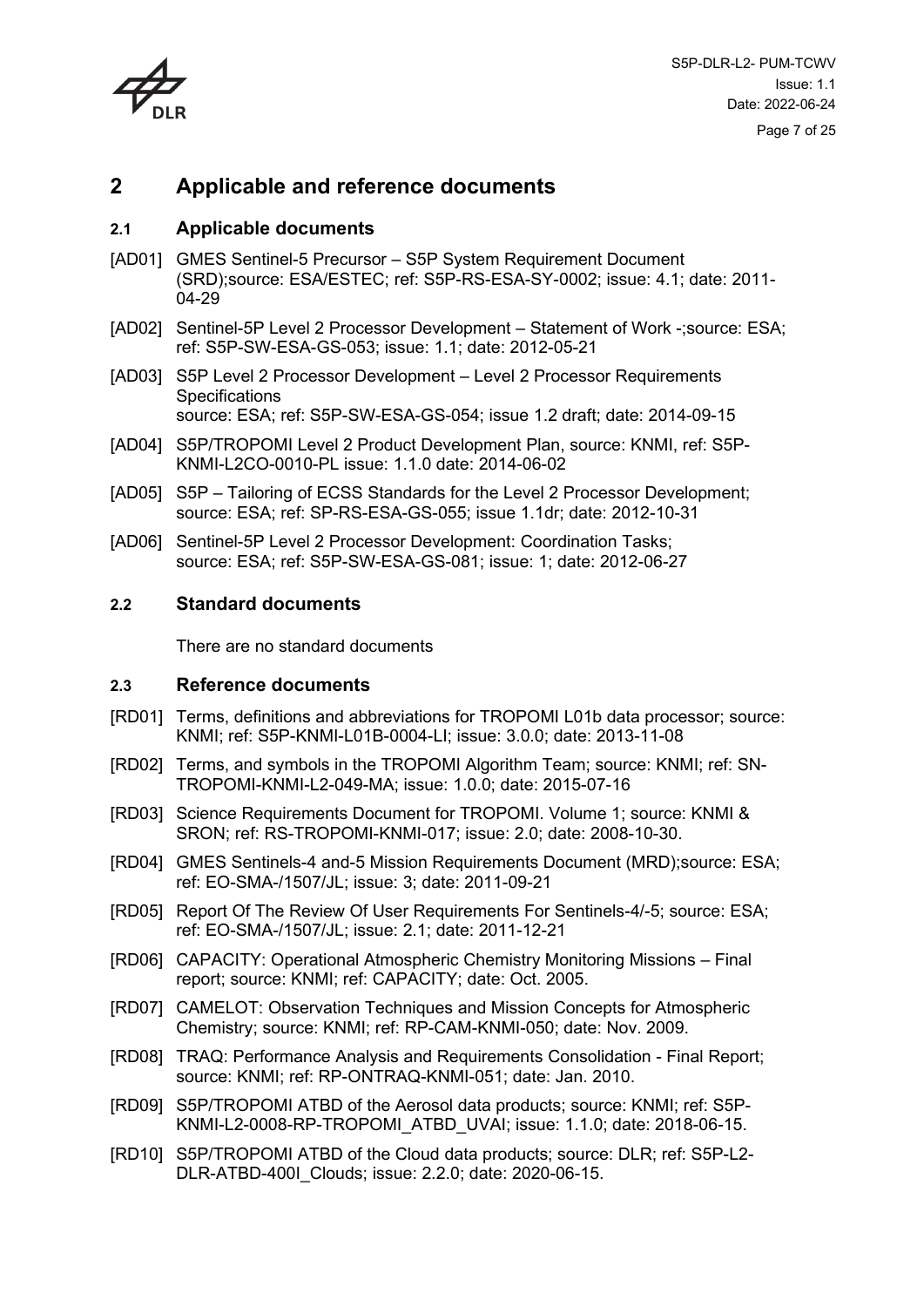

- [RD11] S5P/TROPOMI ATBD of the total and tropospheric NO2 data products; source: KNMI; ref: S5P-KNMI-L2-0005-RP-ATBD\_NO2\_data\_products; issue: 1.4.0; date: 2019-02-06.
- [RD12] S5P/TROPOMI ATBD of the SO2 data products; source: BIRA-IASB; ref: S5P-L2- BIRA-ATBD-SO2-400E; issue: 2.2.0; date: 2020-06-15.
- [RD13] S5P/TROPOMI Static input for Level 2 processors; source: KNMI; ref: S5P-KNMI-L2CO-0004-SD; issue: 3.0.0; date: 2015-02-27
- [RD14] TROPOMI Instrument and Performance Overview; source: KNMI; ref: S5P-KNMI-L2-0010-RP; issue:0.10.0; date: 2014-03-15.
- [RD15] Sentinel-5 Precursor Level 2UPAS Processor Input / Output Definition Document; source: DLR; ref: S5P-L2-DLR-IODD-3002; issue:3.5.0; date:2019-08-09.
- [RD16] Sentinel-5 precursor/TROPOMI Level 2 Product User Manual Formaldehyde HCHO; source: DLR; ref: S5P-L2-DLR-PUM-400F; issue: 2.2.0; date: 2020-06- 15.
- [RD17] Quarterly Validation Report of the Copernicus Sentinel-5 Precursor Operational Data Products; ref: S5P-MPC-IASB-ROCVR; issue: 6.0.1; date: 2020-03-30.
- [RD18] S5P/TROPOMI ATBD of the Total Column Water Vapour data products; soure: DLR; ref: S5P-L2-DLR-ATBD-TCWV; issue: 1.2; date: 2021-12-15.
- [RD19] S5P-PAL: Sentinel 5P Product Algorithm Laboratory L2 Processor File Format Guidelines; source: S&T; ref: ST-ESA-S5P\_PAL-L2FFG-001; issue: 1.2; date: 2021-02-24.

#### <span id="page-7-0"></span>**2.4 Electronic references**

- [URL01] <http://uv-vis.aeronomie.be/software/QDOAS/>
- [URL02] [http://uv-vis.aeronomie.be/software/QDOAS/QDOAS\\_manual.pdf](http://uv-vis.aeronomie.be/software/QDOAS/QDOAS_manual.pdf)
- [URL03] <https://atmospherictoolbox.org/>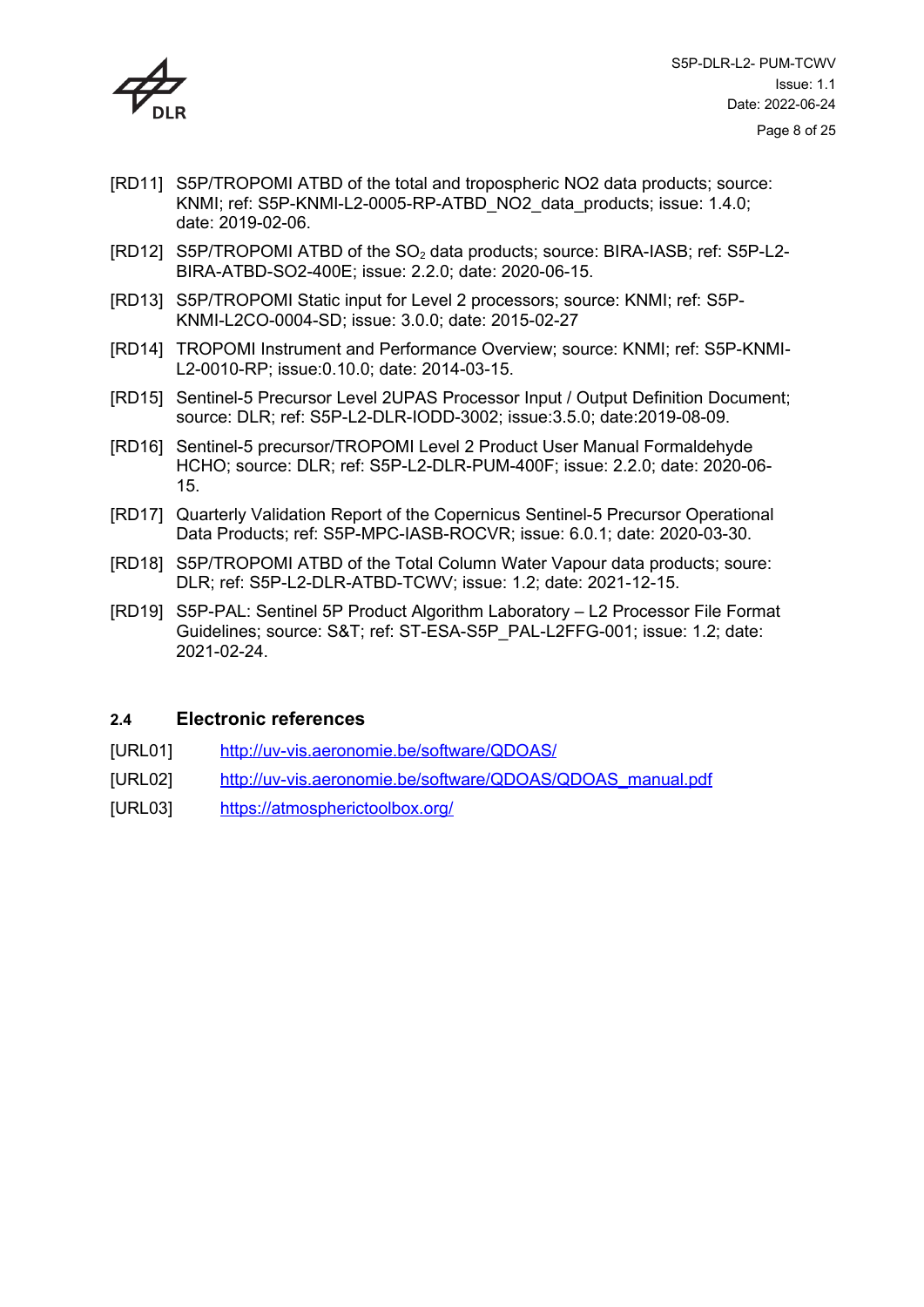

## <span id="page-8-0"></span>**3 Terms, definitions and abbreviated terms**

Terms, definitions and abbreviated terms that are used in the development program for the TROPOMI L0-1b data processor are described in [\[RD01\]](#page-6-4). Terms, definitions and abbreviated terms that are used in the development program for the TROPOMI L2 data processors are described in [\[RD02\]](#page-6-5). Terms, definitions and abbreviated terms that are specific for this document can be found below.

#### <span id="page-8-1"></span>**3.1 Terms and definitions**

The most important symbols related to the data product described in this document – some of which are not in [\[RD02\]–](#page-6-5) are the following:

| АK         | averaging kernel                      |
|------------|---------------------------------------|
| ΔAMF       | altitude-resolved box air mass factor |
| AMF        | air-mass factor                       |
| <b>SCD</b> | slant column density                  |
| <b>VCD</b> | vertical column density               |

#### <span id="page-8-2"></span>**3.2 Acronyms and abbreviations**

| AAI             | Absorbing Aerosol Index                                        |
|-----------------|----------------------------------------------------------------|
| AMF             | Air Mass Factor                                                |
| <b>BRDF</b>     | Bidirectional reflectance distribution function                |
| <b>CRB</b>      | Clouds as Reflecting Boundaries                                |
| <b>CTM</b>      | <b>Chemistry Transport Model</b>                               |
| <b>DOAS</b>     | Differential Optical Absorption Spectroscopy                   |
| <b>ECMWF</b>    | European Centre for Medium-Range Weather Forecasts             |
| <b>ENVISAT</b>  | <b>Environmental Satellite</b>                                 |
| ERS             | European Remote Sensing satellite                              |
| GOME-2          | Global Ozone Monitoring Experiment-2                           |
| LOS             | Line Of Sight                                                  |
| MAG             | <b>Mission Advisory Group</b>                                  |
| MetOp           | <b>Meteorological Operational Satellite</b>                    |
| NO <sub>2</sub> | Nitrogen dioxide                                               |
| NO <sub>x</sub> | Nitrogen oxides                                                |
| NRT             | near-real time (i.e. processing within 3 hours of measurement) |
| <b>OCRA</b>     | <b>Optical Cloud Recognition Algorithm</b>                     |
|                 |                                                                |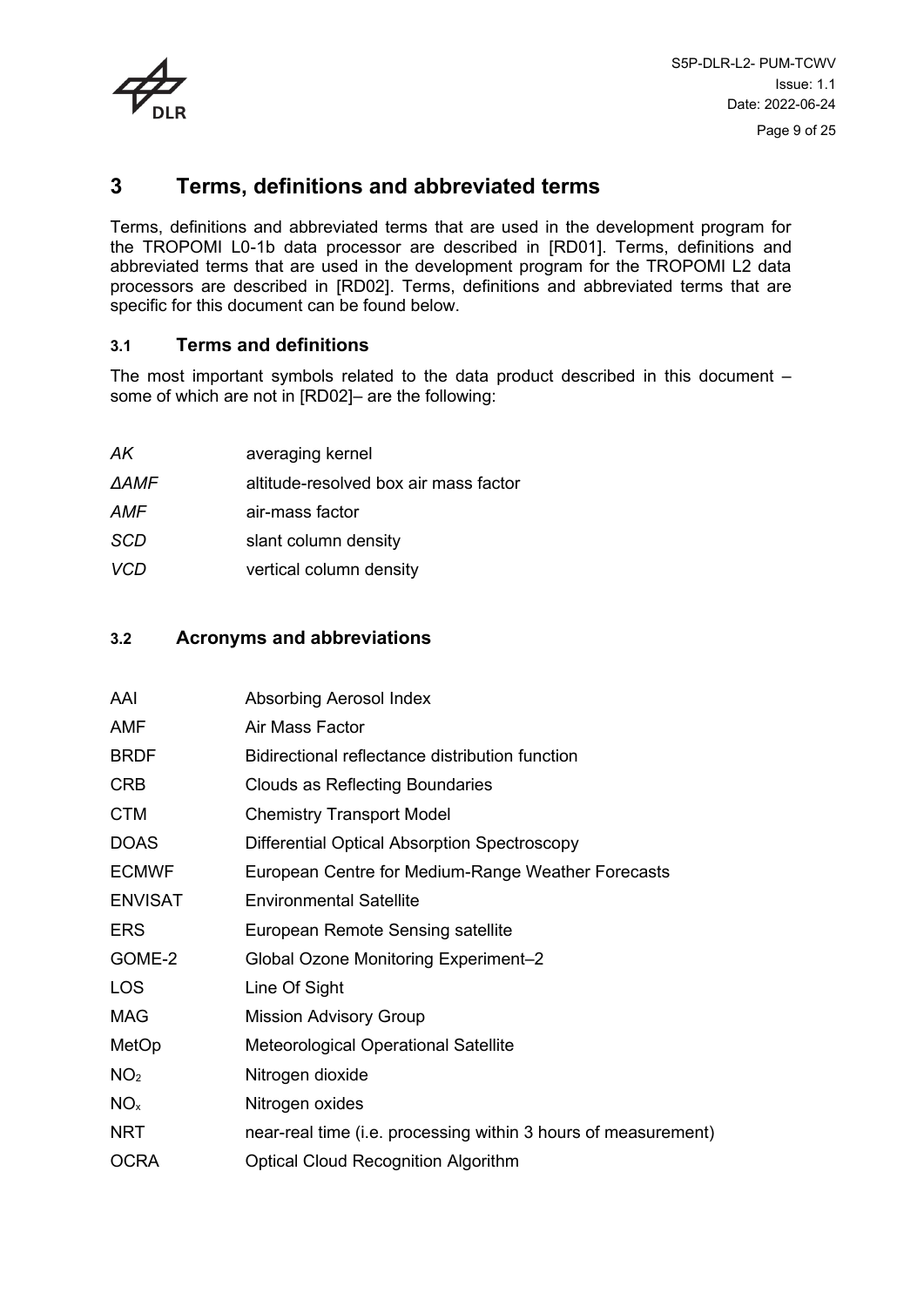

| <b>OE</b>        | <b>Optimal Estimation</b>                                               |
|------------------|-------------------------------------------------------------------------|
| <b>OMI</b>       | Ozone Monitoring Instrument                                             |
| <b>PDGS</b>      | Sentinel-5Precursor Payload Data Ground Segment (at DLR)                |
| RAA              | Relative Azimuth Angle                                                  |
| <b>ROCINN</b>    | Retrieval of Cloud Information using Neural Networks                    |
| <b>SCIAMACHY</b> | Scanning Imaging Absorption spectroMeter for Atmospheric<br>Cartography |
| <b>SZA</b>       | Solar Zenith Angle                                                      |
| TM 4/5           | Data assimilation / chemistry transport model (version 4 or 5)          |
| <b>TROPOMI</b>   | <b>Tropospheric Monitoring Instrument</b>                               |
| <b>VOC</b>       | <b>Volatile Organic Compound</b>                                        |
| VZA              | <b>Viewing Zenith Angle</b>                                             |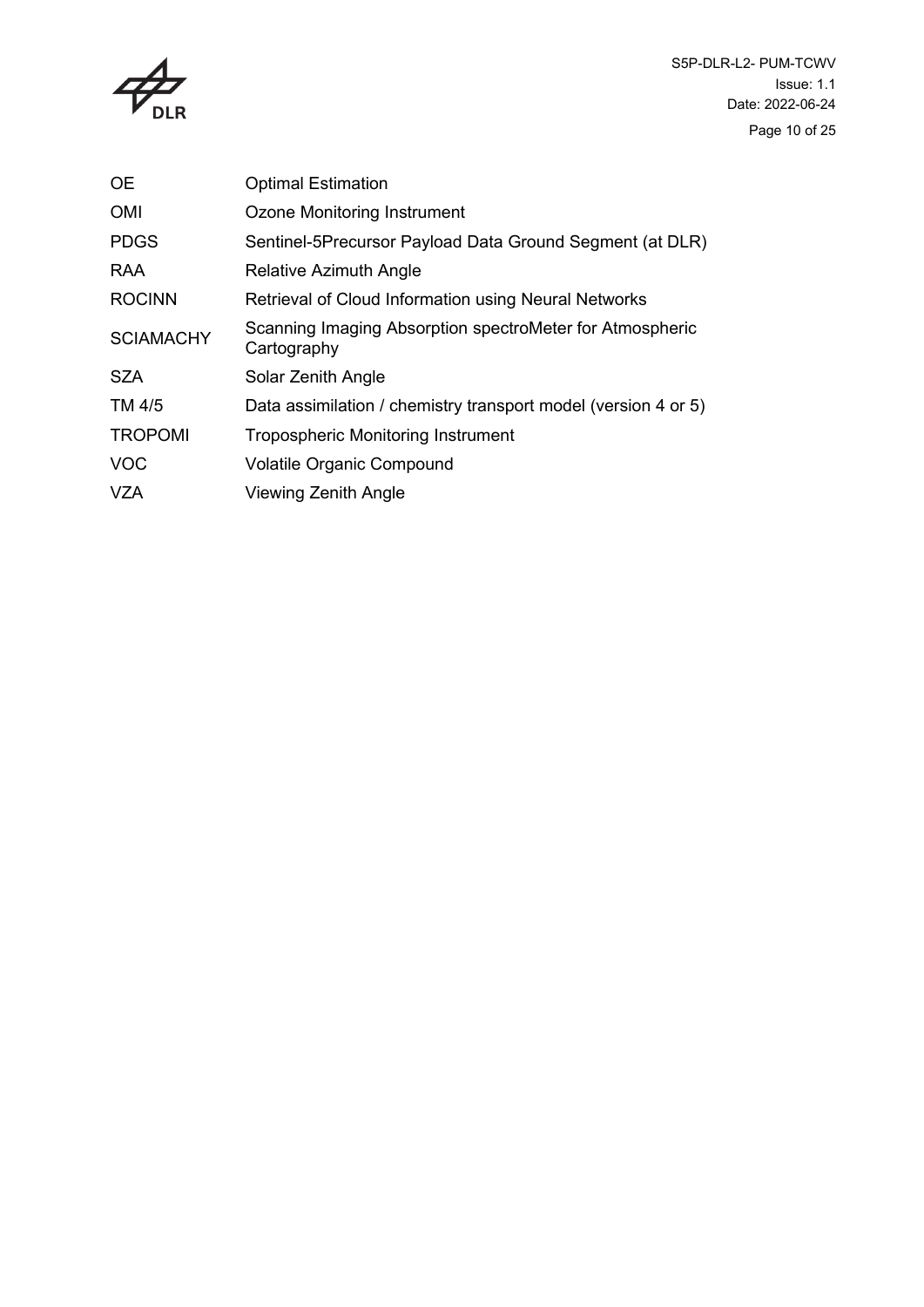

## <span id="page-10-0"></span>**4 S5P/TROPOMI L2 TCWV Product description.**

#### <span id="page-10-1"></span>**4.1 Data Product Examples**

This section will refer to possible online data example as soon as they become available.

#### <span id="page-10-2"></span>**4.2 Product Geophysical Validation**

Future validation activities and their results are to be described here.

### <span id="page-10-3"></span>**4.3 History of Product Changes**

Here a brief summary of data product changes is given. Details can be found in the ATBD [RD18].

| <b>Processor</b><br><b>Version</b> | <b>Description</b>                                                 |
|------------------------------------|--------------------------------------------------------------------|
| 01.00.00                           | First demonstration version                                        |
| 01.01.00                           | Version with data format<br>specification changes and bug<br>fixes |
|                                    |                                                                    |
|                                    |                                                                    |
|                                    |                                                                    |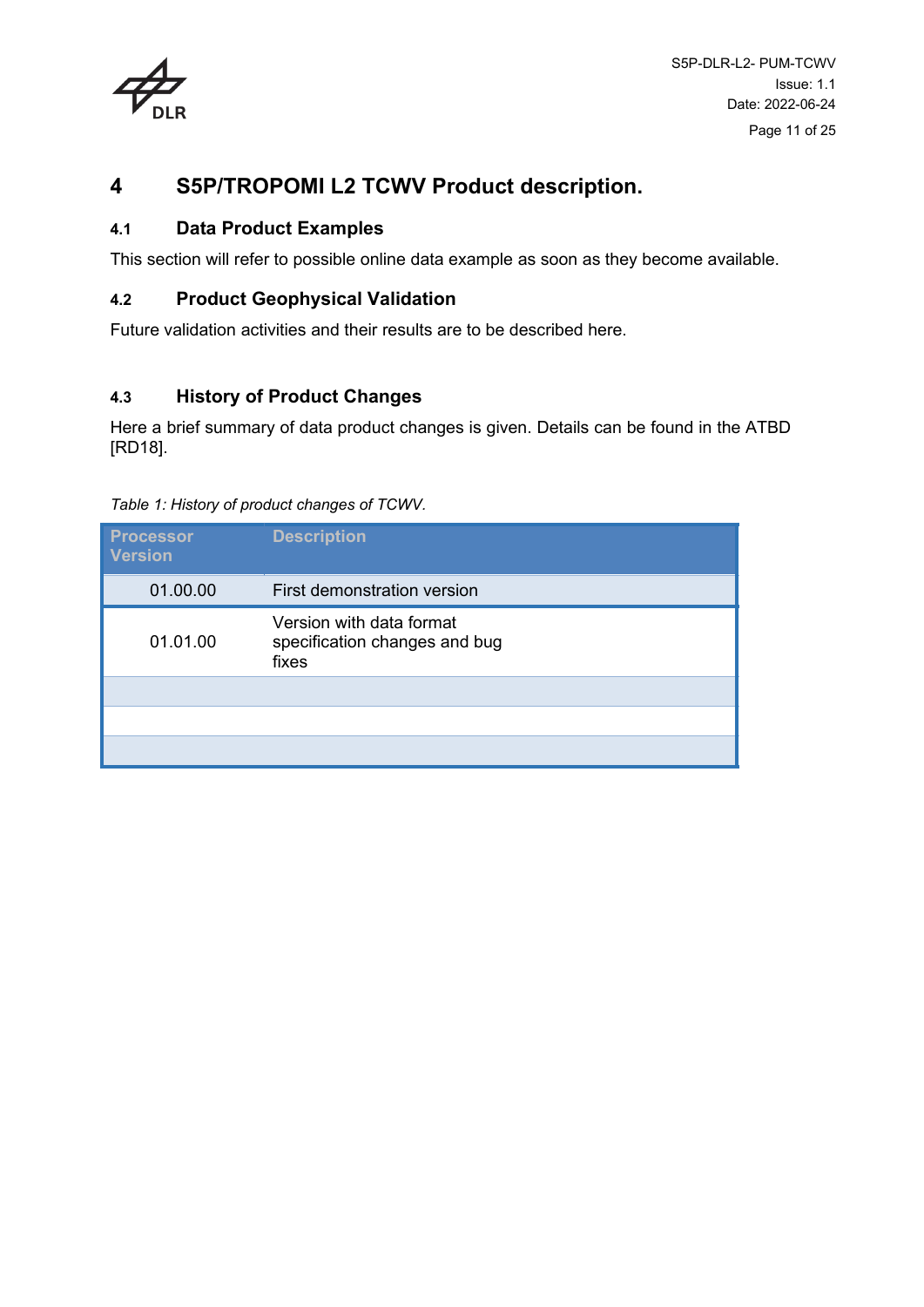

### <span id="page-11-0"></span>**5 General structure of S5P/TROPOMI Level 2 files**

The current TCWV L2 files are stored as netCDF-4 files and structured according to the guidelines provided in S5P-PAL L2 Processor File Format Guidelines [RD19]. This document outlines a somewhat simpler internal file organization than used for the current operationally produced S5P L2 products, but provides an equivalent structure.

[Table 2](#page-11-1) shows the group structure of the S5P L2 TCWV product.

| <b>Group name</b>   | <b>Depth</b> | <b>Description</b>                                                                                      |
|---------------------|--------------|---------------------------------------------------------------------------------------------------------|
| <b>PRODUCT</b>      | 0            | Contains the main output variables and dimensions.                                                      |
| SUPPORT DATA        |              | Contains only sub groups.                                                                               |
| DETAILED RESULTS    | 2            | Sub group of SUPPORT_DATA. Contains additional<br>outputs, such as slant columns of all fitted species. |
| <b>GEOLOCATIONS</b> | 2            | Sub group of SUPPORT_DATA. Lists all parameters<br>related to observation geometry and geo-location.    |
| INPUT DATA          | 2            | SUPPORT DATA. Contains all<br>Sub<br>οf<br>group<br>parameters that the TCWV algorithm needs as input.  |

<span id="page-11-1"></span>*Table 2: Group structure*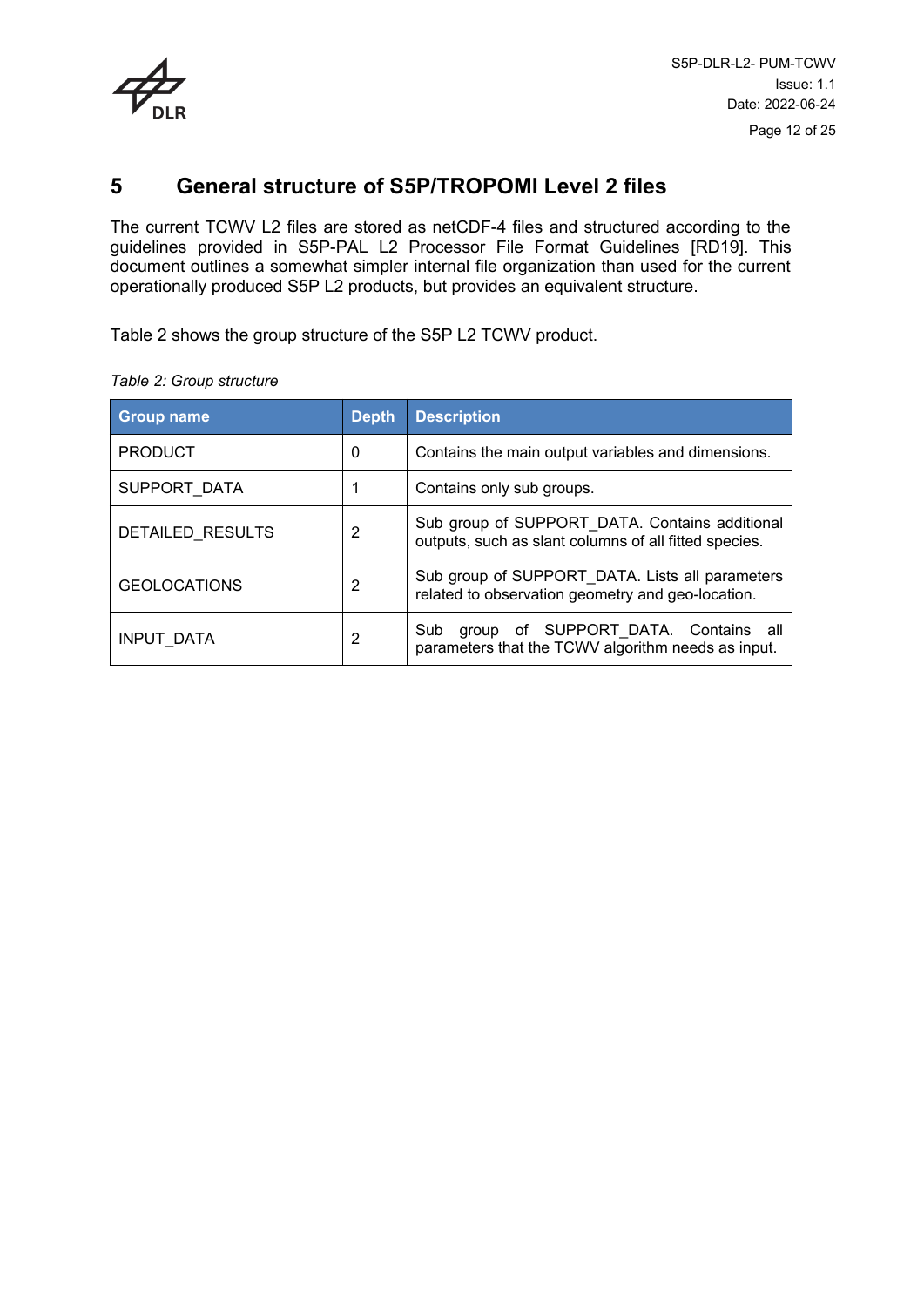

### <span id="page-12-0"></span>**6 Generic Metadata and Attributes**

As for the general L2 file structure, a general description of adopted metadata and attribute conventions is shared between de different products.

[Table 3](#page-12-1) lists the global attributes within the S5P L2 TCWV product.

<span id="page-12-1"></span>*Table 3: Global attributes*

| <b>Name</b>                 | <b>Value</b>                                                                                          | <b>Description</b>                                                                           |
|-----------------------------|-------------------------------------------------------------------------------------------------------|----------------------------------------------------------------------------------------------|
| Conventions                 | "CF-1.7"                                                                                              | CF (Climate and Forecast)<br>conventions used for this<br>product.                           |
| Institution                 | "DLR"                                                                                                 | Institution responsible for the<br>processing.                                               |
| source                      | "Sentinel 5 precursor, TROPOMI,<br>space-<br>borne remote sensing, L2"                                | Fixed value.                                                                                 |
| history                     | "{YYYY-MM-DDThh:mm:ssZ}<br>{executable}<br>{arguments}"                                               | Time of file creation in format<br>"YYYY-MM-DDThh:mm:ssZ"<br>and processor execution.        |
| summary                     | "TROPOMI/S5P Total Column Water Vapor<br>L2 data Swath 5.5x3.5km"                                     | Fixed for this product.                                                                      |
| id                          | S5P_OFFL_L2__TCWV__{YYYYMMDDThhmmss}<br>{YYYYMMDDThhmmss}_{00000}_{cc}_{pppppp}_<br>{YYYYMMDDThhmmss} | File id containing<br>measurement start, stop, and<br>file creation date/time.               |
|                             |                                                                                                       | See also [RD19].                                                                             |
| time reference              | "{YYYY-MM-DDThh:mm:ssZ}"                                                                              | Start of the day of sensing<br>time.                                                         |
| collection_ident<br>ifier   | " $\{xx\}$ "                                                                                          | Two character collection<br>number. Same as is included<br>in the filename.<br>Example: "01" |
| time_coverage<br>_start     | "{YYYY-MM-DDThh:mm:ss.fffZ}"                                                                          | Start time of first<br>measurement, to millisecond<br>precision.                             |
| time_coverage<br>end        | "{YYYY-MM-DDThh:mm:ss.fffZ}"                                                                          | Start time of last<br>measurement, to millisecond<br>precision.                              |
| Time_coverage<br>resolution | "PT{duration}S"                                                                                       | Duration of scanline in<br>seconds                                                           |
| orbit                       | nnnnn                                                                                                 | Orbit number                                                                                 |
| processor<br>name           | "TCWV"                                                                                                | Name of the processor                                                                        |
| processor_vers<br>ion       | "{xx.yy.zz}"                                                                                          | Processor version                                                                            |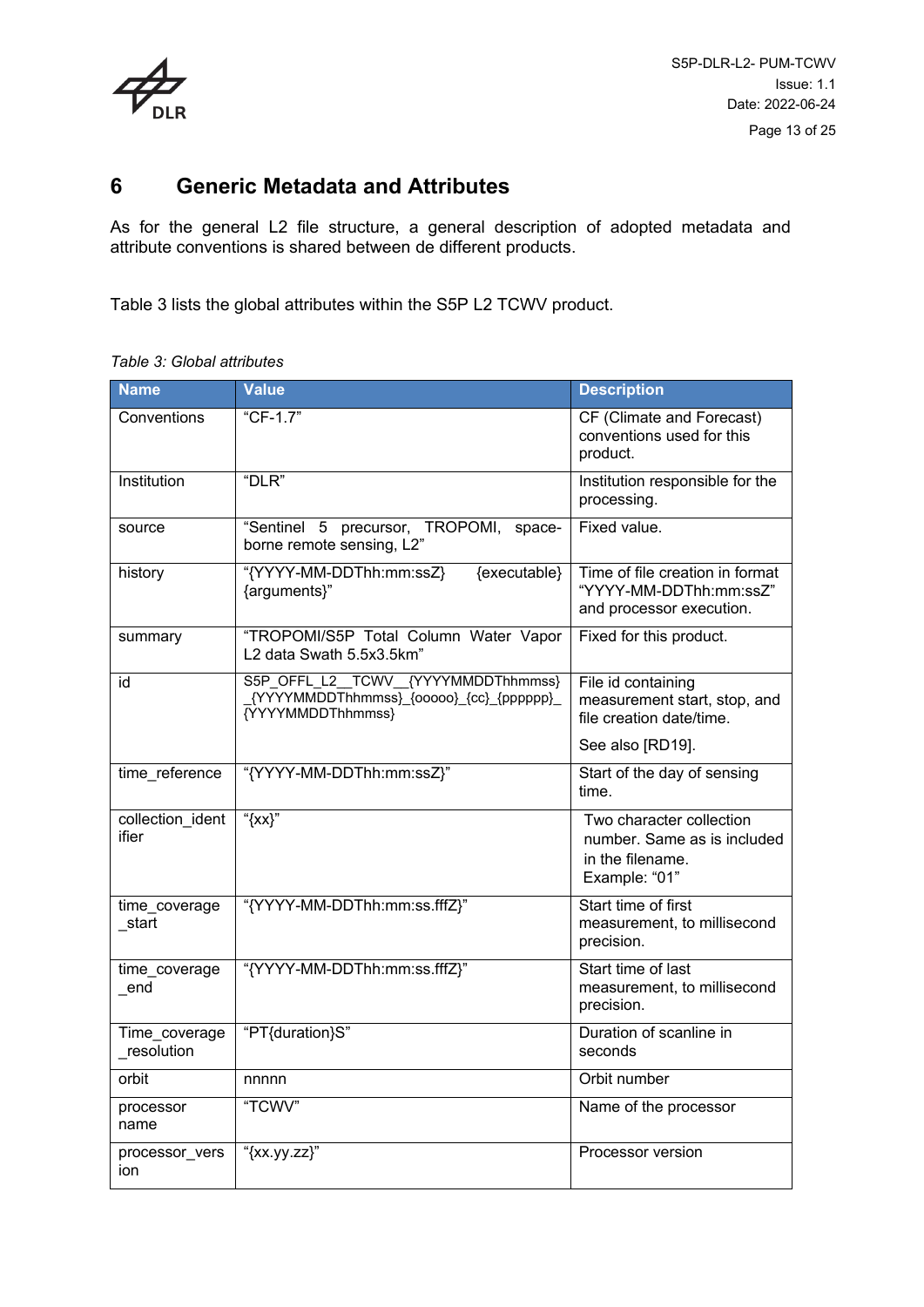

| processing_ce<br>nter | "{Processing Station}" | Name of institution where the<br>processing has taken place.    |
|-----------------------|------------------------|-----------------------------------------------------------------|
| file class            | "OFFL"                 | Indicates offline product                                       |
| footprint             | "{GeoJson string}"     | Footprint of orbit as GeoJson<br>string                         |
| input files           | ["aa.ea", "bb.eb", ]   | String containing a list of all<br>input files to the processor |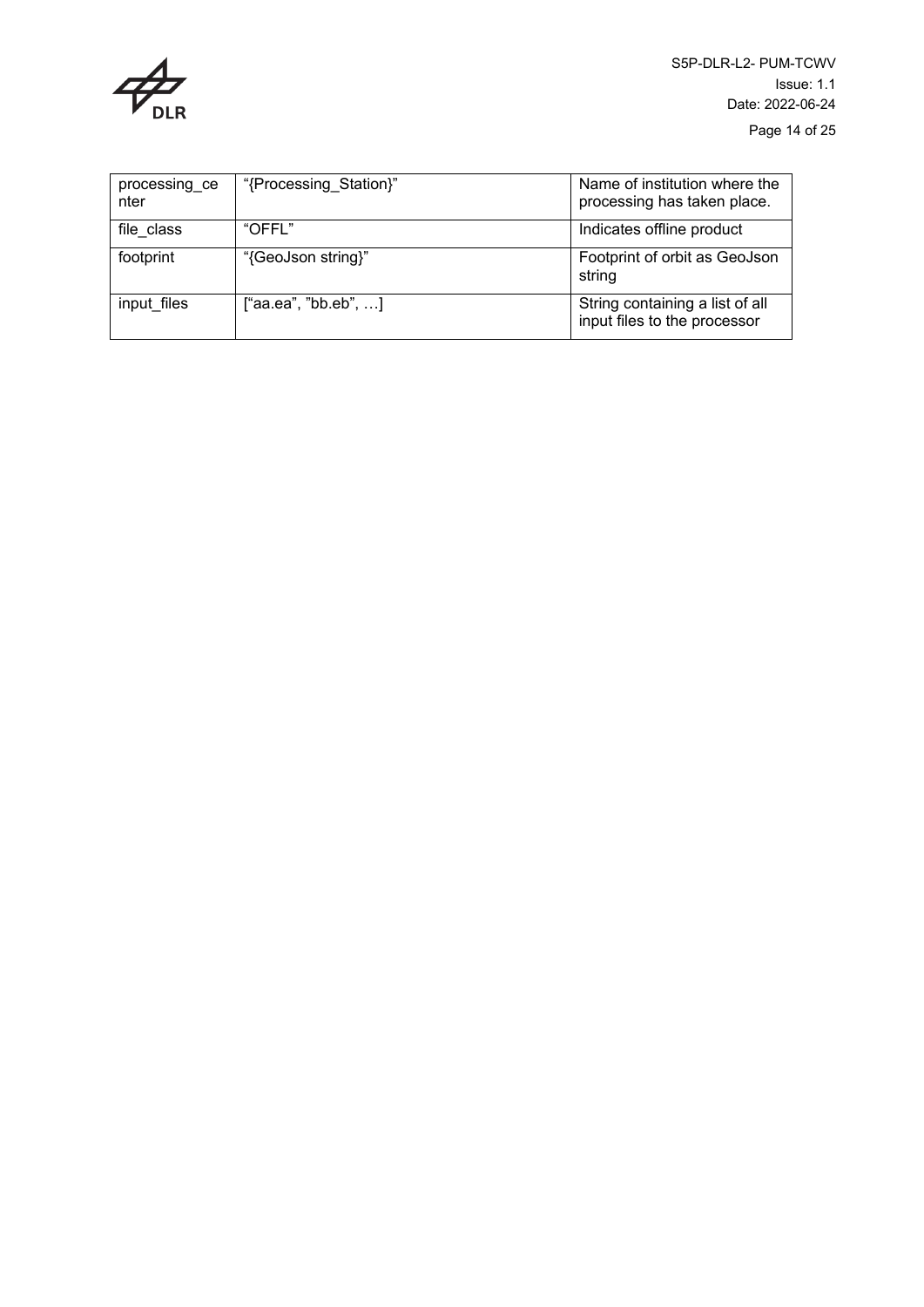

## <span id="page-14-0"></span>**7 Common elements in all S5P products**

This section describes the elements that are common to all S5P/TROPOMI products.

[Table 4](#page-14-1) contains all variables in the group GEOLOCATIONS.

<span id="page-14-1"></span>

|  |  | Table 4: Variables in the group GEOLOCATIONS |
|--|--|----------------------------------------------|
|  |  |                                              |

| <b>Variable</b>       |                                         |                |                                        |                        |                                                     |
|-----------------------|-----------------------------------------|----------------|----------------------------------------|------------------------|-----------------------------------------------------|
| <b>Type</b>           | <b>Dimensions</b>                       | <b>Unit</b>    |                                        |                        | <b>Description</b>                                  |
| <b>Attribute name</b> | <b>Attribute type</b>                   |                | <b>Attribute value</b>                 |                        |                                                     |
| geolocation_flags     |                                         |                |                                        |                        |                                                     |
| NC_UBYTE              | (time,<br>ground_pixel)                 | scanline.      | $\mathbf{1}$                           |                        | Ground pixel quality flag                           |
| coordinates           | NC CHAR                                 |                | "/PRODUCT/longitude /PRODUCT/latitude" |                        |                                                     |
| flag masks            | <b>NC UBYTE</b>                         |                | 0, 1, 2, 4, 8, 16, 128                 |                        |                                                     |
| flag_meanings         | NC CHAR                                 |                | no_error<br>descending                 | solar_eclipse<br>night | sun_glint_possible<br>geo boundary crossing         |
| flag_values           | <b>NC UBYTE</b>                         |                | geolocation_error                      |                        |                                                     |
| long_name             | NC CHAR                                 |                | 0, 1, 2, 4, 8, 16, 128                 |                        |                                                     |
| max_val               | NC_UBYTE                                |                | "ground pixel quality flag"            |                        |                                                     |
| min_val               | NC_UBYTE                                |                | 128                                    |                        |                                                     |
| units                 | NC CHAR                                 |                | 0                                      |                        |                                                     |
|                       |                                         |                | "1"                                    |                        |                                                     |
|                       |                                         |                |                                        |                        |                                                     |
|                       |                                         |                |                                        |                        |                                                     |
| latitude_bounds       |                                         |                |                                        |                        |                                                     |
| <b>NC FLOAT</b>       | (time, scanline,<br>ground_pixel,<br>4) | degree         |                                        | latitudes              | Ground pixel corner coordinate                      |
| units                 | NC_CHAR                                 | "degree_north" |                                        |                        |                                                     |
|                       |                                         |                |                                        |                        |                                                     |
| longitude_bounds      |                                         |                |                                        |                        |                                                     |
| <b>NC DOUBLE</b>      | (time, scanline,<br>ground_pixel,<br>4) | degree         |                                        | longitudes             | Ground pixel corner coordinate                      |
| units                 | <b>NC CHAR</b>                          | "degree east"  |                                        |                        |                                                     |
|                       |                                         |                |                                        |                        |                                                     |
| satellite_altitude    |                                         |                |                                        |                        |                                                     |
| NC_FLOAT              | (time, scanline)                        |                | degree                                 |                        | Satellite altitude                                  |
| comment               | NC CHAR                                 |                |                                        |                        | "The altitude of the satellite with respect to the  |
| long name             | NC CHAR                                 |                | ellipsoid"                             |                        | geodetic sub satellite point on the WGS84 reference |
| unit                  | NC_CHAR                                 |                | "satellite altitude"                   |                        |                                                     |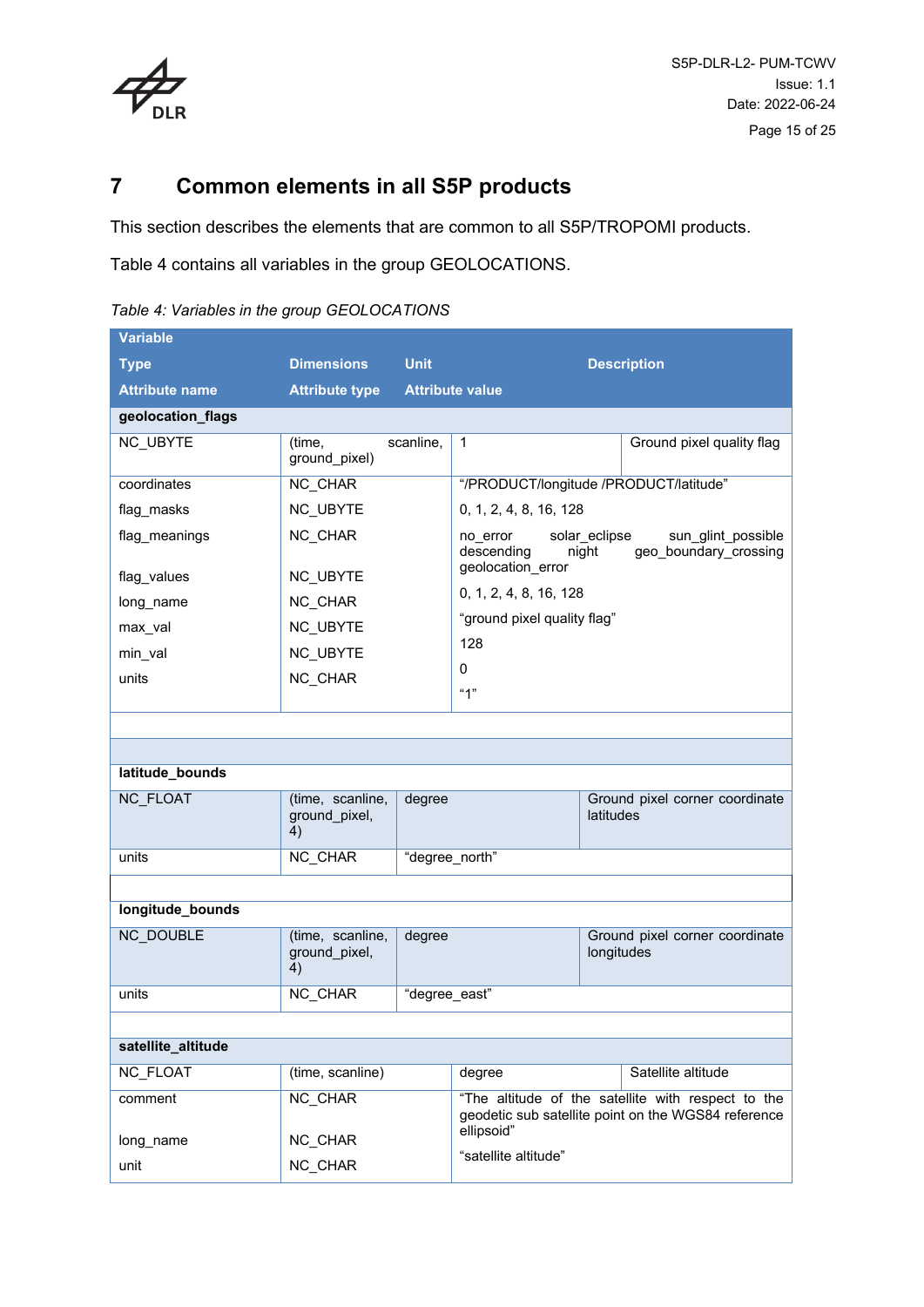

| val_max               | NC_FLOAT                          |                                                                                                                                                                        | "m"                                    |  |                                                       |
|-----------------------|-----------------------------------|------------------------------------------------------------------------------------------------------------------------------------------------------------------------|----------------------------------------|--|-------------------------------------------------------|
| val_min               | <b>NC FLOAT</b>                   |                                                                                                                                                                        | 90000.                                 |  |                                                       |
|                       |                                   |                                                                                                                                                                        | 70000.                                 |  |                                                       |
|                       |                                   |                                                                                                                                                                        |                                        |  |                                                       |
| satellite_latitude    |                                   |                                                                                                                                                                        |                                        |  |                                                       |
| <b>NC FLOAT</b>       | (time, scanline)                  |                                                                                                                                                                        | degree                                 |  | Satellite latitude                                    |
| comment               | NC CHAR                           |                                                                                                                                                                        | WGS84 reference ellipsoid"             |  | "Latitude of the geodetic sub satellite point on the  |
| long_name             | NC CHAR                           |                                                                                                                                                                        | "Sub satellite latitude"               |  |                                                       |
| units                 | NC_CHAR                           |                                                                                                                                                                        | "degree north"                         |  |                                                       |
| val_max               | NC_FLOAT                          |                                                                                                                                                                        | 90.                                    |  |                                                       |
| val_min               | NC_FLOAT                          |                                                                                                                                                                        | $-90.$                                 |  |                                                       |
|                       |                                   |                                                                                                                                                                        |                                        |  |                                                       |
| satellite_longitude   |                                   |                                                                                                                                                                        |                                        |  |                                                       |
| NC_FLOAT              | (time, scanline)                  |                                                                                                                                                                        | degree                                 |  | Satellite longitude                                   |
| comment               | NC CHAR                           |                                                                                                                                                                        | WGS84 reference ellipsoid"             |  | "Longitude of the geodetic sub satellite point on the |
| long name             | NC_CHAR                           |                                                                                                                                                                        | "Sub satellite longitude"              |  |                                                       |
| units                 | NC_CHAR                           |                                                                                                                                                                        | "degree east"                          |  |                                                       |
| val_max               | NC_FLOAT                          |                                                                                                                                                                        | 90.                                    |  |                                                       |
| val_min               | NC_FLOAT                          |                                                                                                                                                                        | -90.                                   |  |                                                       |
| satellite_orbit_phase |                                   |                                                                                                                                                                        |                                        |  |                                                       |
| NC_FLOAT              | (time, scanline)                  |                                                                                                                                                                        | 1                                      |  | Satellite fractional orbit<br>phase                   |
| comment               | NC_CHAR                           |                                                                                                                                                                        | the orbit"                             |  | "Relative offset [0.0, , 1.0] of the measurement in   |
| long name             | NC CHAR                           |                                                                                                                                                                        | "fractional satellite orbit phase"     |  |                                                       |
| units                 | NC_CHAR                           |                                                                                                                                                                        | "1"                                    |  |                                                       |
| val_max               | NC_FLOAT                          |                                                                                                                                                                        | 1.02                                   |  |                                                       |
| val_min               | NC_FLOAT                          |                                                                                                                                                                        | $-1.02$                                |  |                                                       |
|                       |                                   |                                                                                                                                                                        |                                        |  |                                                       |
|                       |                                   |                                                                                                                                                                        |                                        |  |                                                       |
| solar_azimuth_angle   |                                   |                                                                                                                                                                        |                                        |  |                                                       |
| <b>NC DOUBLE</b>      | (time, scanline,<br>ground pixel) | degree                                                                                                                                                                 | Solar azimuth angle                    |  |                                                       |
| comments              | NC_CHAR                           | "Solar azimuth angle at the ground pixel location on the<br>reference ellipsoid. Angle is measured clockwise from the<br>North (East = 90, South = 180, West = -180) " |                                        |  |                                                       |
| coordinates           | NC CHAR                           |                                                                                                                                                                        | "/PRODUCT/longitude /PRODUCT/latitude" |  |                                                       |
| long name             | NC CHAR                           |                                                                                                                                                                        | "solar azimuth angle"                  |  |                                                       |
| standard_name         | NC_CHAR                           |                                                                                                                                                                        | "solar azimuth angle"                  |  |                                                       |
| unit                  | NC_CHAR<br>"degree"               |                                                                                                                                                                        |                                        |  |                                                       |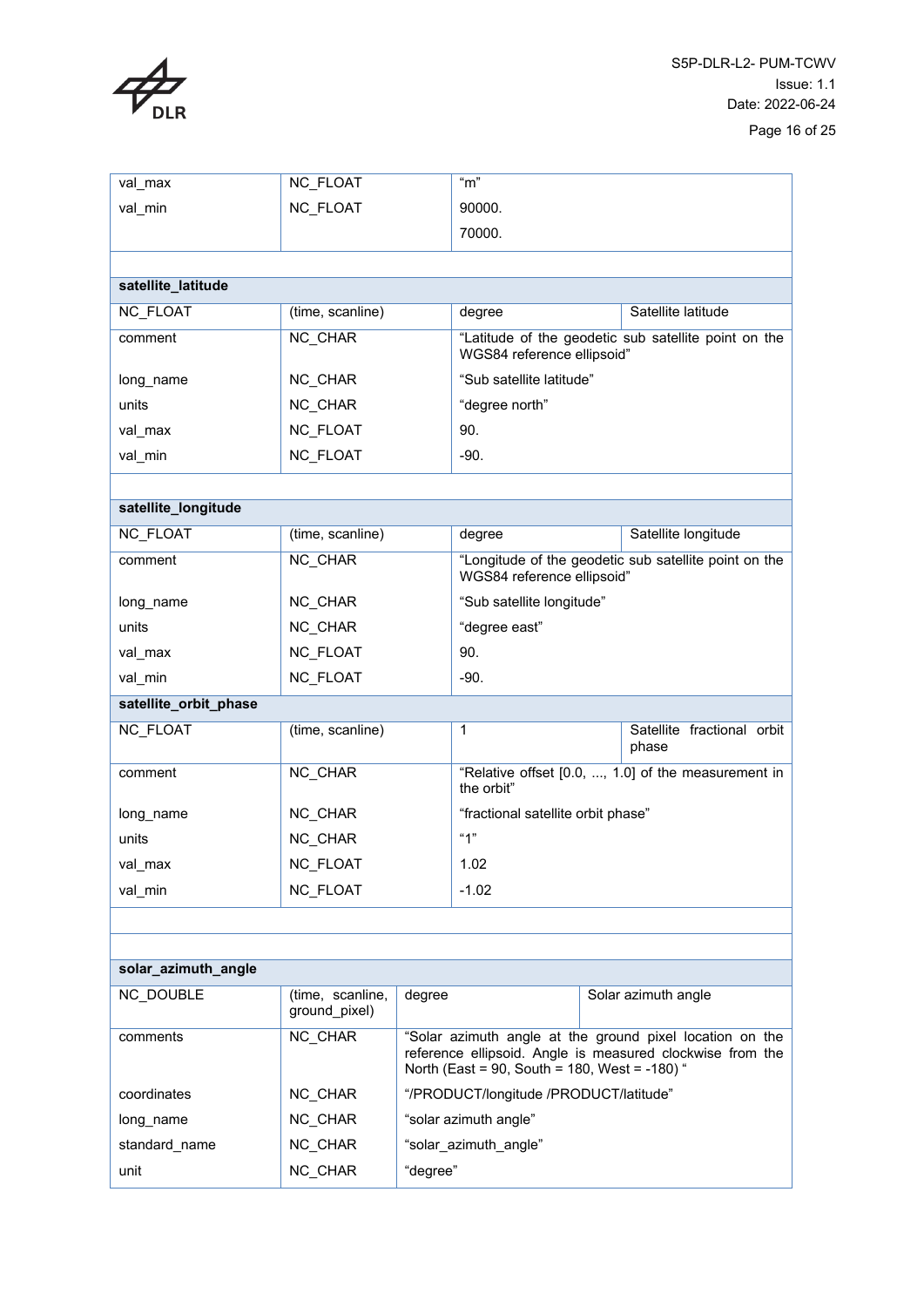

| val max                                                                             | NC_FLOAT                                                                           | 180.                                                                                                                                                                      |                                                                                                                            |  |  |
|-------------------------------------------------------------------------------------|------------------------------------------------------------------------------------|---------------------------------------------------------------------------------------------------------------------------------------------------------------------------|----------------------------------------------------------------------------------------------------------------------------|--|--|
| val_min                                                                             | NC_FLOAT                                                                           | $-180.$                                                                                                                                                                   |                                                                                                                            |  |  |
|                                                                                     |                                                                                    |                                                                                                                                                                           |                                                                                                                            |  |  |
| solar_zenith_angle                                                                  |                                                                                    |                                                                                                                                                                           |                                                                                                                            |  |  |
| NC DOUBLE                                                                           | (time, scanline,<br>ground_pixel)                                                  | degree                                                                                                                                                                    | Solar zenith angle                                                                                                         |  |  |
| comments<br>coordinates<br>long_name<br>standard name<br>unit<br>val max<br>val min | NC CHAR<br>NC_CHAR<br>NC_CHAR<br>NC CHAR<br>NC CHAR<br><b>NC FLOAT</b><br>NC_FLOAT | vertical"<br>"/PRODUCT/longitude /PRODUCT/latitude"<br>"solar zenith angle"<br>"solar_zenith_angle"<br>"degree"<br>180.<br>0.                                             | "Solar zenith angle at the ground pixel location on the<br>reference ellipsoid. Angle is measured away from the            |  |  |
|                                                                                     |                                                                                    |                                                                                                                                                                           |                                                                                                                            |  |  |
| viewing_azimuth_angle                                                               |                                                                                    |                                                                                                                                                                           |                                                                                                                            |  |  |
| <b>NC DOUBLE</b>                                                                    | (Time, scanline,<br>ground_pixel)                                                  | degree                                                                                                                                                                    | Viewing azimuth angle                                                                                                      |  |  |
| comments                                                                            | NC CHAR                                                                            | "Satellite azimuth angle at the ground pixel location on the<br>reference ellipsoid. Angle is measured clockwise from the<br>North (East = 90, South = 180, West = -180)" |                                                                                                                            |  |  |
| coordinates                                                                         | NC CHAR                                                                            | "/PRODUCT/longitude /PRODUCT/latitude"                                                                                                                                    |                                                                                                                            |  |  |
| long name                                                                           | NC_CHAR                                                                            | "viewing azimuth angle"                                                                                                                                                   |                                                                                                                            |  |  |
| standard_name                                                                       | NC_CHAR                                                                            | "viewing_azimuth_angle"                                                                                                                                                   |                                                                                                                            |  |  |
| unit                                                                                | NC CHAR                                                                            | "degree"                                                                                                                                                                  |                                                                                                                            |  |  |
| val max                                                                             | NC_FLOAT                                                                           | 180.                                                                                                                                                                      |                                                                                                                            |  |  |
| val_min                                                                             | NC_FLOAT                                                                           | $-180.$                                                                                                                                                                   |                                                                                                                            |  |  |
|                                                                                     |                                                                                    |                                                                                                                                                                           |                                                                                                                            |  |  |
| viewing_zenith_angle                                                                |                                                                                    |                                                                                                                                                                           |                                                                                                                            |  |  |
| <b>NC DOUBLE</b>                                                                    | (Time, scanline,<br>ground_pixel)                                                  | degree                                                                                                                                                                    | Viewing zenith angle                                                                                                       |  |  |
| comments                                                                            | NC CHAR                                                                            | vertical"                                                                                                                                                                 | "Zenith angle of the satellite at the ground pixel location on<br>the reference ellipsoid. Angle is measured away from the |  |  |
| coordinates                                                                         | NC CHAR                                                                            | "/PRODUCT/longitude /PRODUCT/latitude"                                                                                                                                    |                                                                                                                            |  |  |
| long_name                                                                           | NC CHAR                                                                            | "viewing zenith angle"                                                                                                                                                    |                                                                                                                            |  |  |
| standard name                                                                       | NC_CHAR                                                                            | "viewing_zenith_angle"                                                                                                                                                    |                                                                                                                            |  |  |
| unit                                                                                | NC CHAR                                                                            |                                                                                                                                                                           |                                                                                                                            |  |  |
| val_max                                                                             | NC_FLOAT                                                                           | "degree"                                                                                                                                                                  |                                                                                                                            |  |  |
| val_min                                                                             | <b>NC FLOAT</b>                                                                    | 180.                                                                                                                                                                      |                                                                                                                            |  |  |
|                                                                                     |                                                                                    | 0.                                                                                                                                                                        |                                                                                                                            |  |  |
|                                                                                     |                                                                                    |                                                                                                                                                                           |                                                                                                                            |  |  |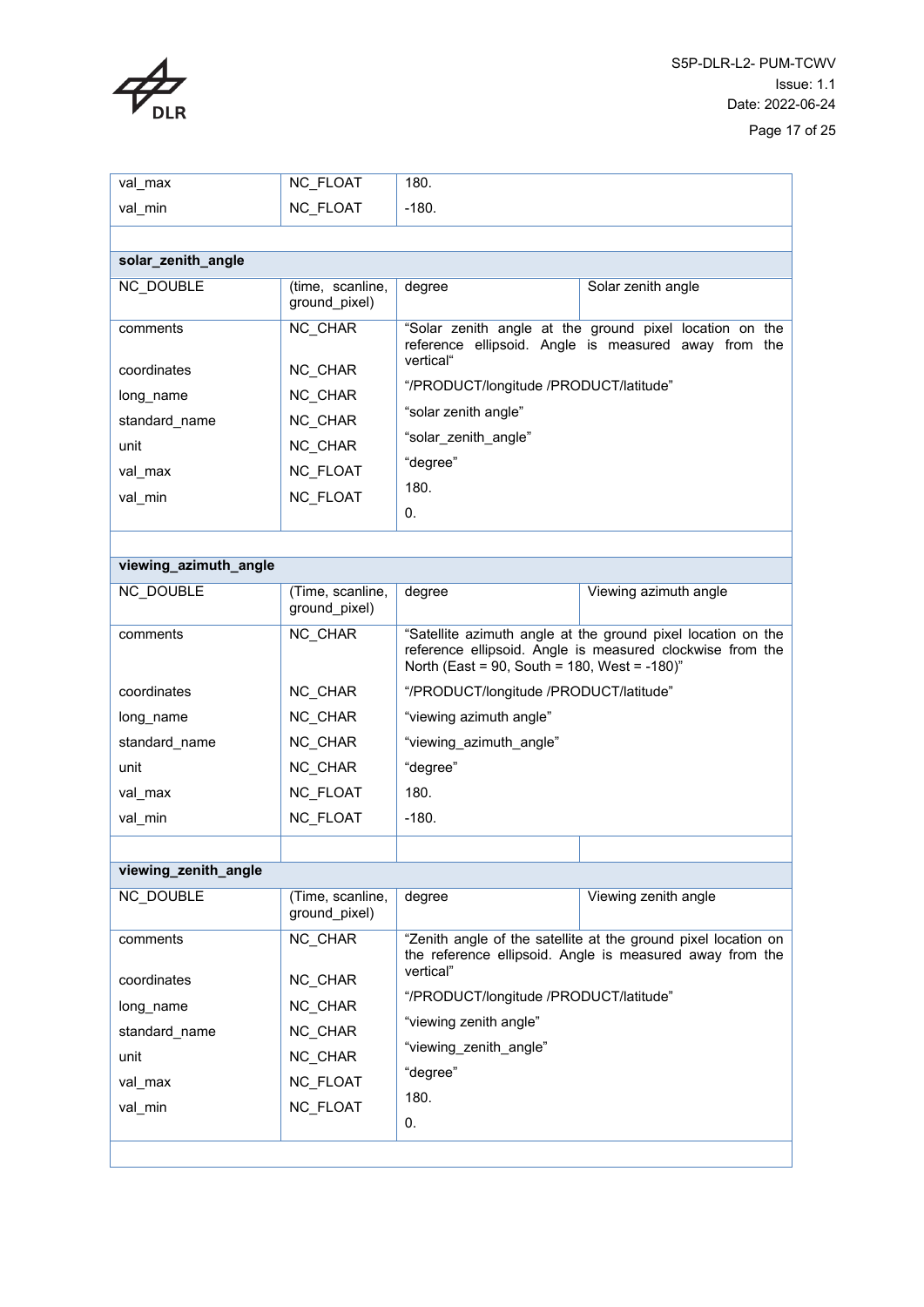

## <span id="page-17-0"></span>**8 Description of the Total Column Water Vapour product**

In this first version, this chapter lists the variables generated in the TCWV L2 files that are currently in the netCDF4 format. Name of variables follow the HARP 1.1 name convention.

In [Table 5](#page-17-1) and [Table 6,](#page-18-0) respectively, the variables of the PRODUCT group in the S5P TCWV product are listed.

[Table 7](#page-20-0) covers the variables in the DETAILED\_RESULTS group whereas [Table 8](#page-22-0) contains the variables in the group INPUT\_DATA that are obtained directly from the input products.

#### <span id="page-17-1"></span>*Table 5: Variables in group/PRODUCT*

| <b>Variable</b>                    |                                   |                                                       |                                                              |  |  |  |
|------------------------------------|-----------------------------------|-------------------------------------------------------|--------------------------------------------------------------|--|--|--|
| <b>Type</b>                        | <b>Dimensions</b>                 | <b>Unit</b>                                           | <b>Description</b>                                           |  |  |  |
| <b>Attribute name</b>              | <b>Attribute type</b>             | <b>Attribute value</b>                                |                                                              |  |  |  |
| total_column_water_vapor           |                                   |                                                       |                                                              |  |  |  |
| <b>NC FLOAT</b>                    | (time, scanline,<br>ground_pixel) | kg m-2                                                | vertical<br>column<br>Total<br>of<br>water vapor             |  |  |  |
| coordinates                        | NC_CHAR                           | "/PRODUCT/longitude /PRODUCT/latitude"                |                                                              |  |  |  |
| long_name                          | NC CHAR                           | "Total vertical column of water vapor"                |                                                              |  |  |  |
| standard name                      | NC CHAR                           | "total_mass_content_of_water_vapor"                   |                                                              |  |  |  |
| units                              | NC CHAR                           | "kg m-2"                                              |                                                              |  |  |  |
|                                    |                                   |                                                       |                                                              |  |  |  |
| total_column_water_vapor_precision |                                   |                                                       |                                                              |  |  |  |
| <b>NC FLOAT</b>                    | (time, scanline,<br>ground_pixel) | kg m-2                                                | vertical<br>Total<br>column<br>of<br>water vapor uncertainty |  |  |  |
| coordinates                        | NC CHAR                           | "/PRODUCT/longitude /PRODUCT/latitude"                |                                                              |  |  |  |
| long_name                          | NC_CHAR                           |                                                       | "Precision of the total vertical column of water vapor"      |  |  |  |
| standard_name                      | NC_CHAR                           |                                                       | "total_mass_content_of_water_vapor_standard_error            |  |  |  |
| units                              | NC_CHAR                           | "kg m-2"                                              |                                                              |  |  |  |
|                                    |                                   |                                                       |                                                              |  |  |  |
| delta_time                         |                                   |                                                       |                                                              |  |  |  |
| NC INT                             | (time, scanline)                  | milliseconds                                          | Offset from reference start<br>time of measurement           |  |  |  |
| long_name                          | NC_CHAR                           | "offset of start time of measurement relative to time |                                                              |  |  |  |
| units                              | NC CHAR                           | reference"                                            |                                                              |  |  |  |
|                                    |                                   | "milliseconds since {YYYY-MM-DD 00:00:00}"            |                                                              |  |  |  |
|                                    |                                   |                                                       |                                                              |  |  |  |
|                                    |                                   |                                                       |                                                              |  |  |  |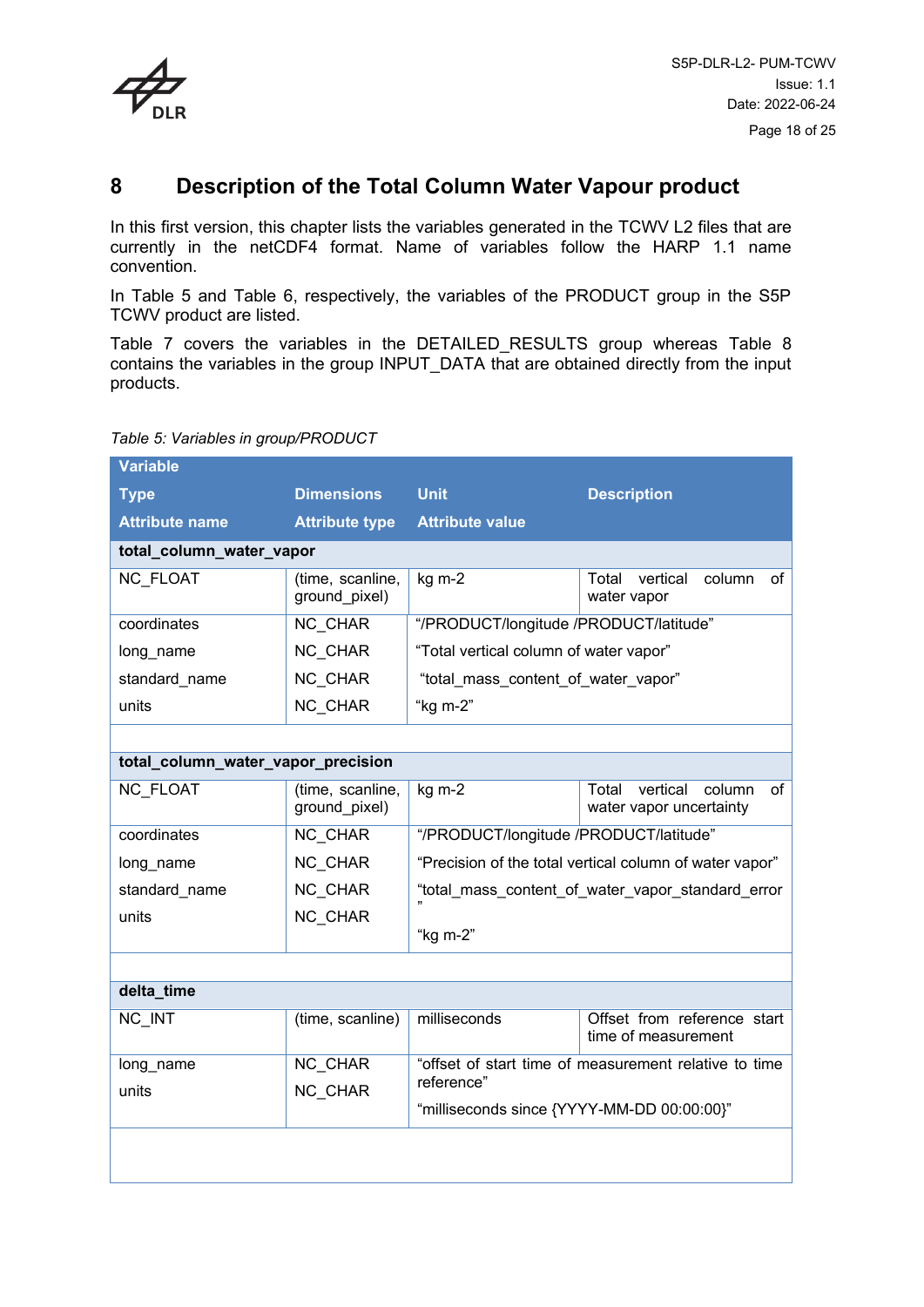

| latitude                   |                                      |                                                           |                                                                                                                      |  |  |
|----------------------------|--------------------------------------|-----------------------------------------------------------|----------------------------------------------------------------------------------------------------------------------|--|--|
| <b>NC FLOAT</b>            | scanline,<br>(time,<br>ground pixel) | degree                                                    | Center latitude of ground pixel                                                                                      |  |  |
| bounds<br>long name        | NC_FLOAT<br>NC CHAR                  | "/PRODUCT/SUPPORT_DATA/GEOLOCATIONS/<br>latitude bounds"  |                                                                                                                      |  |  |
| standard_name<br>units     | NC CHAR<br>NC CHAR                   | "pixel center latitude"<br>"latitude"<br>"degrees_north"  |                                                                                                                      |  |  |
| valid_min<br>valid_max     | NC_FLOAT<br><b>NC FLOAT</b>          | $-90.$<br>90.                                             |                                                                                                                      |  |  |
|                            |                                      |                                                           |                                                                                                                      |  |  |
| longitude                  |                                      |                                                           |                                                                                                                      |  |  |
| NC_FLOAT                   | scanline.<br>(time,<br>ground_pixel) | degree                                                    | Center<br>longitude of ground<br>pixel                                                                               |  |  |
| <b>Bounds</b>              | NC_FLOAT<br>NC_CHAR                  | "/PRODUCT/SUPPORT DATA/GEOLOCATIONS/<br>longitude bounds" |                                                                                                                      |  |  |
| long_name<br>standard_name | NC_CHAR                              | "pixel center longitude"                                  |                                                                                                                      |  |  |
| units                      | NC CHAR                              | "longitude"<br>"degrees_east"                             |                                                                                                                      |  |  |
| valid min<br>valid_max     | <b>NC FLOAT</b><br>NC_FLOAT          | $-180.$<br>180.                                           |                                                                                                                      |  |  |
|                            |                                      |                                                           |                                                                                                                      |  |  |
| qa_value                   |                                      |                                                           |                                                                                                                      |  |  |
| NC_UBYTE                   | scanline,<br>(time,<br>ground pixel) |                                                           | Quality                                                                                                              |  |  |
| add_offset                 | NC_float                             | 0.                                                        |                                                                                                                      |  |  |
| comment                    | NC CHAR                              | with qa value $< 0.75$ "                                  | "A continuous quality descriptor, varying between 0 (no<br>data) and 1 (full quality data). Recommend to ignore data |  |  |
| coordinates                | NC_CHAR                              | "/PRODUCT/longitude /PRODUCT/latitude"                    |                                                                                                                      |  |  |
| long_name                  | NC_CHAR                              | "data quality value"                                      |                                                                                                                      |  |  |
| scale_factor               | NC_FLOAT                             | 0.01                                                      |                                                                                                                      |  |  |
| valid_max                  | NC_UBYTE                             | 100                                                       |                                                                                                                      |  |  |
| valid_min                  | NC_UBYTE                             | 0                                                         |                                                                                                                      |  |  |
|                            |                                      |                                                           |                                                                                                                      |  |  |

#### <span id="page-18-0"></span>*Table 6: Dimension variables in group/PRODUCT*

| <b>Name</b>           |             |                                |                    |
|-----------------------|-------------|--------------------------------|--------------------|
| <b>Type</b>           | <b>Size</b> | <b>Unit</b>                    | <b>Description</b> |
| <b>Attribute name</b> |             | Attribute type Attribute value |                    |
| corner                |             |                                |                    |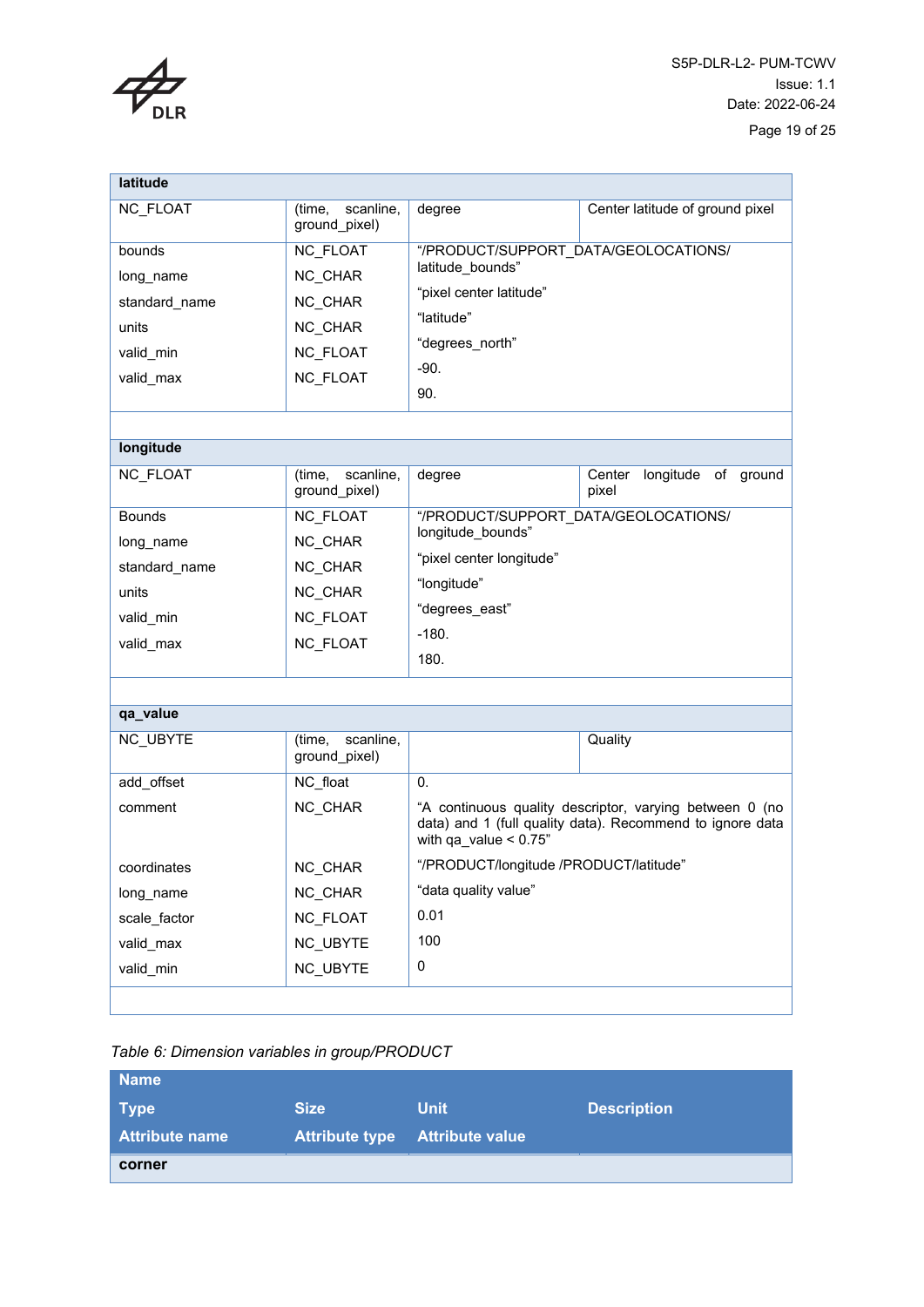

| NC_FLOAT      | (4)                | $\mathbf{1}$                                                                                                                                                                                         | Pixel corner dimension                                |  |  |
|---------------|--------------------|------------------------------------------------------------------------------------------------------------------------------------------------------------------------------------------------------|-------------------------------------------------------|--|--|
| comment       | <b>NC CHAR</b>     | "This coordinate variable defines the indices for the<br>pixel corners; index starts a 0 (counter-clockwise,<br>starting from south-western corner of the pixel in<br>ascending part of the orbit)." |                                                       |  |  |
| long_name     | NC_CHAR            | "pixel corner index"                                                                                                                                                                                 |                                                       |  |  |
| units         | NC_CHAR            | "1"                                                                                                                                                                                                  |                                                       |  |  |
|               |                    |                                                                                                                                                                                                      |                                                       |  |  |
| ground_pixel  |                    |                                                                                                                                                                                                      |                                                       |  |  |
| NC_INT        | (450)              |                                                                                                                                                                                                      | Across-track<br>pixel<br>index<br>dimension           |  |  |
| axis          | NC_CHAR            | " $X$ "                                                                                                                                                                                              |                                                       |  |  |
| comment       | <b>NC CHAR</b>     | track, from west to east; index starts at 0"                                                                                                                                                         | "This coordinate variable defines the indices across" |  |  |
| long_name     | NC_CHAR            | "across-track dimension index"                                                                                                                                                                       |                                                       |  |  |
| units         | <b>NC CHAR</b>     | "1"                                                                                                                                                                                                  |                                                       |  |  |
|               |                    |                                                                                                                                                                                                      |                                                       |  |  |
| layer         |                    |                                                                                                                                                                                                      |                                                       |  |  |
| NC_INT        | (60)               |                                                                                                                                                                                                      | Vertical<br>index<br>layer<br>dimension               |  |  |
| axis          | NC_CHAR            | "Z"                                                                                                                                                                                                  |                                                       |  |  |
| long_name     | <b>NC CHAR</b>     | "across-track dimension index"                                                                                                                                                                       |                                                       |  |  |
| units         | NC CHAR            | "1"                                                                                                                                                                                                  |                                                       |  |  |
|               |                    |                                                                                                                                                                                                      |                                                       |  |  |
| scanline      |                    |                                                                                                                                                                                                      |                                                       |  |  |
| NC_INT        | $({# scan lines})$ | seconds since 2010-<br>01-01 00:00:00                                                                                                                                                                | Along-track<br>index<br>pixel<br>dimension            |  |  |
| axis          | NC_CHAR            | "Y"                                                                                                                                                                                                  |                                                       |  |  |
| comment       | NC CHAR            | track; index starts at 0"                                                                                                                                                                            | "This coordinate variable defines the indices along   |  |  |
| long_name     | NC_CHAR            | "along-track dimension index"                                                                                                                                                                        |                                                       |  |  |
| units         | NC CHAR            | "1"                                                                                                                                                                                                  |                                                       |  |  |
|               |                    |                                                                                                                                                                                                      |                                                       |  |  |
| time          |                    |                                                                                                                                                                                                      |                                                       |  |  |
| NC_INT        | (1)                |                                                                                                                                                                                                      | Reference time dimension                              |  |  |
| axis          | NC_CHAR            | $\overline{T}$                                                                                                                                                                                       |                                                       |  |  |
| comment       | NC CHAR            | "The time in this variable corresponds to the time in<br>the time reference global attribute"                                                                                                        |                                                       |  |  |
| long_name     | NC_CHAR            | "reference time for the measurements"                                                                                                                                                                |                                                       |  |  |
| standard_name | NC CHAR            | "time"                                                                                                                                                                                               |                                                       |  |  |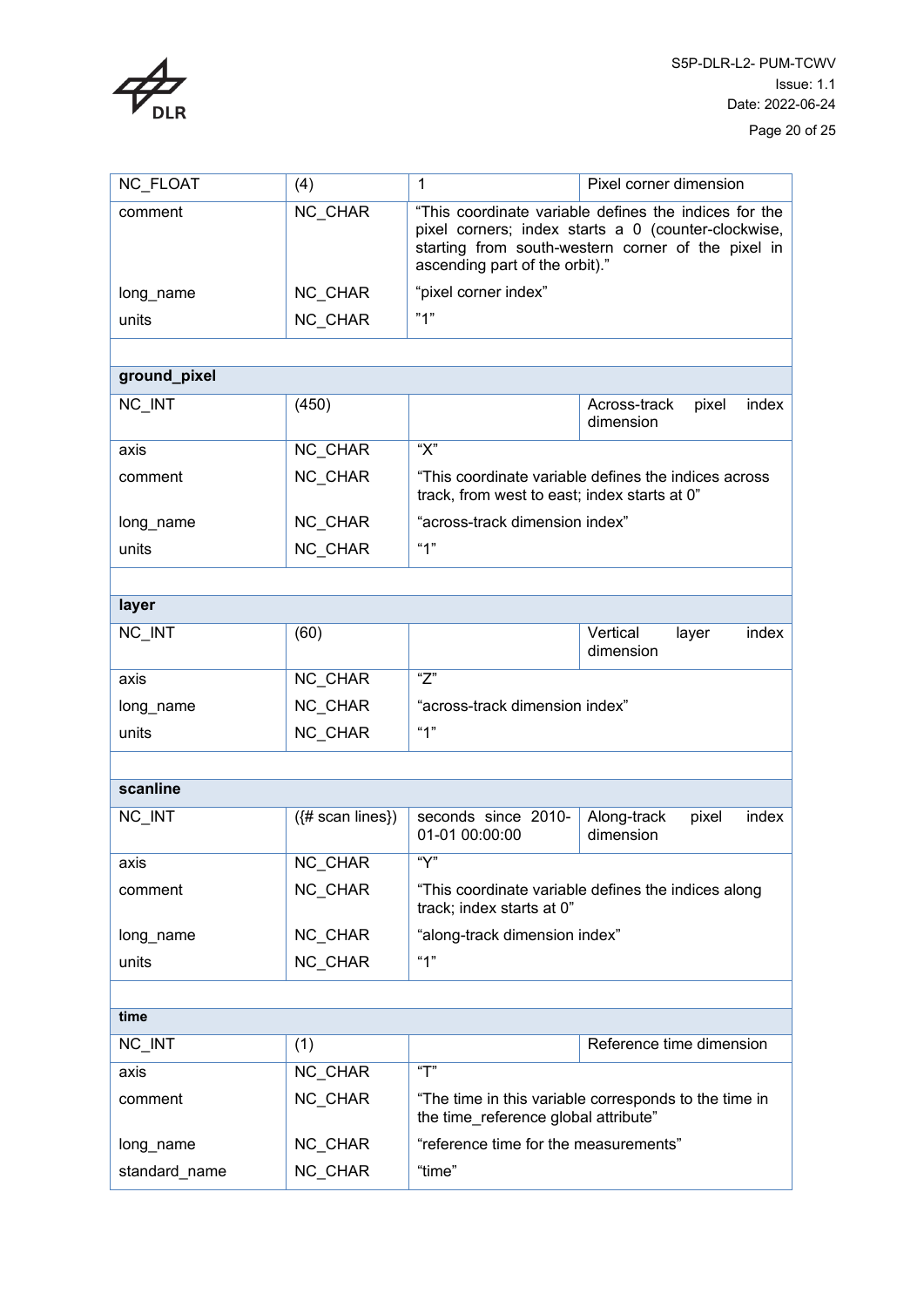

| units | <b>CHAR</b><br><b>NC</b><br>$\sim$ | 44.33 |
|-------|------------------------------------|-------|
|       |                                    |       |

#### <span id="page-20-0"></span>*Table 7: Variables in the group DETAILED\_RESULTS*

| <b>Name</b>                        |                         |                        |                                                        |                                                         |  |
|------------------------------------|-------------------------|------------------------|--------------------------------------------------------|---------------------------------------------------------|--|
| <b>Type</b>                        | <b>Size</b>             | <b>Unit</b>            |                                                        | <b>Description</b>                                      |  |
| <b>Attribute name</b>              | <b>Attribute type</b>   | <b>Attribute value</b> |                                                        |                                                         |  |
| air_mass_factor_total              |                         |                        |                                                        |                                                         |  |
| <b>NC FLOAT</b>                    | (time,<br>ground_pixel) | scanline,              |                                                        |                                                         |  |
| coordinates                        | NC CHAR                 |                        | "/PRODUCT/longitude /PRODUCT/latitude"                 |                                                         |  |
| long_name                          | NC CHAR                 |                        | "Total air mass factor"                                |                                                         |  |
| units                              | NC_CHAR                 |                        | "1"                                                    |                                                         |  |
|                                    |                         |                        |                                                        |                                                         |  |
| air_mass_factor_clear              |                         |                        |                                                        |                                                         |  |
| <b>NC FLOAT</b>                    | (time,<br>ground_pixel) | scanline,              |                                                        |                                                         |  |
| coordinates                        | NC_CHAR                 |                        | "/PRODUCT/longitude /PRODUCT/latitude"                 |                                                         |  |
| long_name                          | NC CHAR                 |                        | "Air mass factor for the cloud-free part of the scene" |                                                         |  |
| units                              | NC CHAR                 |                        | "1"                                                    |                                                         |  |
|                                    |                         |                        |                                                        |                                                         |  |
| air_mass_factor_cloudy             |                         |                        |                                                        |                                                         |  |
| NC_FLOAT                           | (time,<br>ground_pixel) | scanline,              |                                                        |                                                         |  |
| coordinates                        | NC CHAR                 |                        | "/PRODUCT/longitude /PRODUCT/latitude"                 |                                                         |  |
| long_name                          | NC CHAR                 |                        |                                                        | "Air mass factor for the cloud-covered part of the      |  |
| units                              | NC_CHAR                 |                        | scene"<br>"1"                                          |                                                         |  |
|                                    |                         |                        |                                                        |                                                         |  |
|                                    |                         |                        |                                                        |                                                         |  |
| water_vapor_slant_column           |                         |                        |                                                        |                                                         |  |
| NC_FLOAT                           | (time,<br>ground_pixel) | scanline,              | kg m-2                                                 | The<br>slant<br>column<br>of<br>water vapor             |  |
| coordinates                        | NC CHAR                 |                        | "/PRODUCT/longitude /PRODUCT/latitude"                 |                                                         |  |
| long_name                          | NC_CHAR                 |                        | "total_mass_content_of_water_vapor_slant_column        |                                                         |  |
| units                              | NC_CHAR                 |                        | "kg m-2"                                               |                                                         |  |
|                                    |                         |                        |                                                        |                                                         |  |
| water_vapor_slant_column_precision |                         |                        |                                                        |                                                         |  |
| NC_FLOAT                           | (time,<br>ground_pixel) | scanline,              | $kg m-2$                                               | slant<br>column<br>of<br>The<br>water vapor uncertainty |  |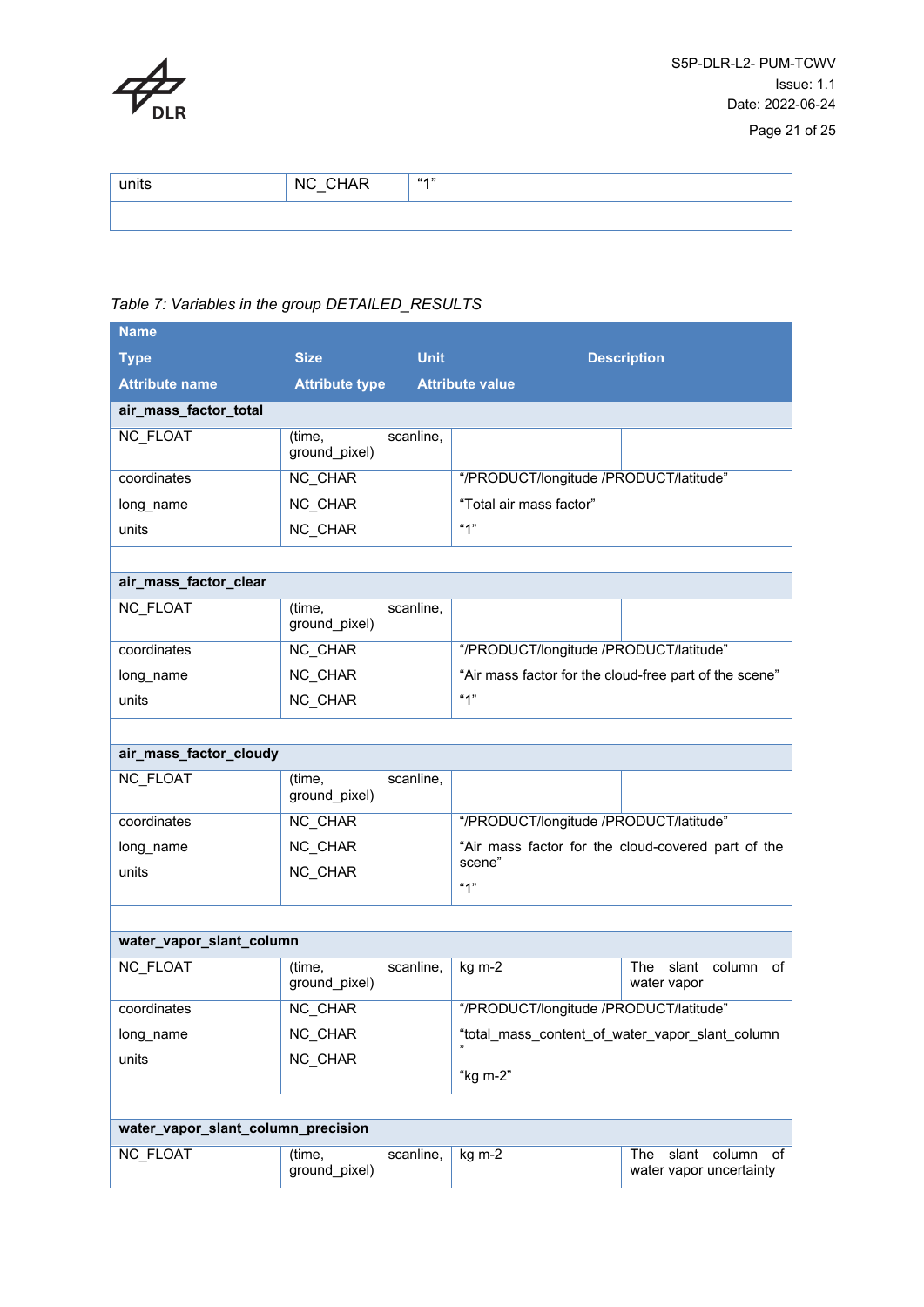

| coordinates                   | NC CHAR                                  | "/PRODUCT/longitude /PRODUCT/latitude"              |                                                                       |
|-------------------------------|------------------------------------------|-----------------------------------------------------|-----------------------------------------------------------------------|
| long_name                     | NC CHAR                                  | "Precision of the slant column of water vapor"      |                                                                       |
| units                         | NC CHAR                                  | "kg m-2"                                            |                                                                       |
|                               |                                          |                                                     |                                                                       |
| cloud_radiance_fraction       |                                          |                                                     |                                                                       |
| <b>NC FLOAT</b>               | scanline,<br>(time,<br>ground_pixel)     |                                                     | Effective cloud fraction<br>retrieval<br>the<br>at<br>wavelength band |
| coordinates                   | NC_CHAR                                  | "/PRODUCT/longitude /PRODUCT/latitude"              |                                                                       |
| long_name                     | NC CHAR                                  | "Cloud radiance fraction"                           |                                                                       |
| units                         | NC_CHAR                                  | "1"                                                 |                                                                       |
|                               |                                          |                                                     |                                                                       |
| water_vapor_profile_apriori   |                                          |                                                     |                                                                       |
| <b>NC FLOAT</b>               | (time, scanline,<br>ground_pixel, layer) | kg kg-1                                             | A priori vertical profile of<br>water vapor                           |
| coordinates                   | NC CHAR                                  | "/PRODUCT/longitude /PRODUCT/latitude"              |                                                                       |
| long_name                     | NC_CHAR                                  | "a-priori mass mixing ratio profile of water vapor" |                                                                       |
| units                         | NC CHAR                                  | "kg kg-1"                                           |                                                                       |
|                               |                                          |                                                     |                                                                       |
| averaging_kernel              |                                          |                                                     |                                                                       |
| NC_FLOAT                      | (time, scanline,<br>ground_pixel, layer) | 1                                                   | Averaging kernel                                                      |
| coordinates                   | NC CHAR                                  | "/PRODUCT/longitude /PRODUCT/latitude"              |                                                                       |
| long_name                     | NC CHAR                                  | "total column averaging kernel"                     |                                                                       |
| units                         | NC_CHAR                                  | "1"                                                 |                                                                       |
|                               |                                          |                                                     |                                                                       |
| ground_pixel                  |                                          |                                                     |                                                                       |
| NC_FLOAT                      | (ground pixel)                           | 1                                                   | Across track pixel index                                              |
| comment                       | NC_CHAR                                  | track, from west to east; index starts at 0"        | "This coordinate variable defines the indices across                  |
| long name                     | NC_CHAR                                  | "across-track dimension index""                     |                                                                       |
| units                         | NC_CHAR                                  | "1"                                                 |                                                                       |
|                               |                                          |                                                     |                                                                       |
| root_mean_square_error_of_fit |                                          |                                                     |                                                                       |
| <b>NC FLOAT</b>               | (time, scanline,<br>ground_pixel)        | 1                                                   |                                                                       |
| coordinates                   | NC CHAR                                  | "/PRODUCT/longitude /PRODUCT/latitude"              |                                                                       |
| long_name                     | NC_CHAR                                  | "Root mean square residual of the fit"              |                                                                       |
| units                         | NC CHAR                                  | "1"                                                 |                                                                       |
|                               |                                          |                                                     |                                                                       |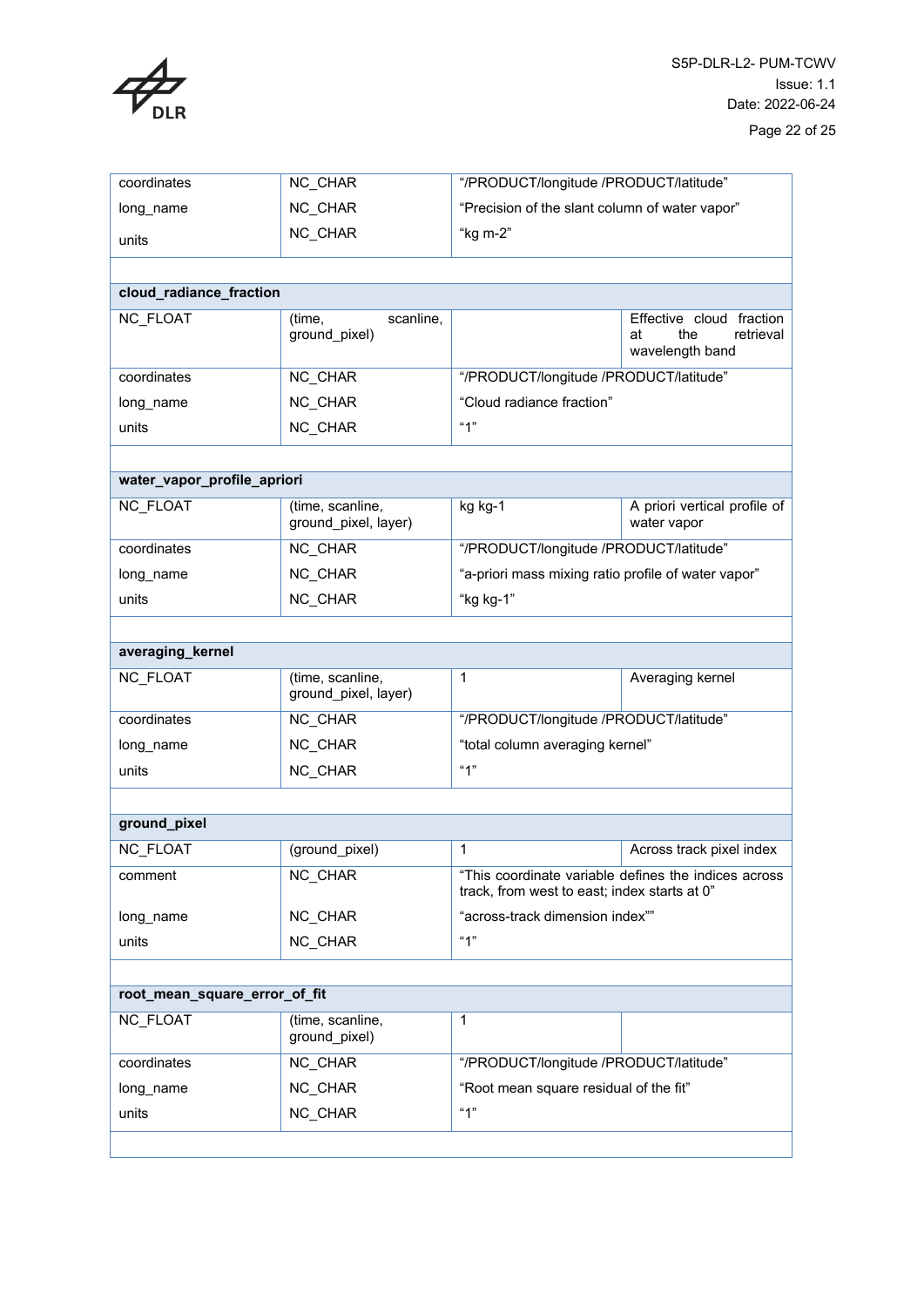

| <b>Variable</b>            |                                      |                                                                                     |                                                                                                    |  |
|----------------------------|--------------------------------------|-------------------------------------------------------------------------------------|----------------------------------------------------------------------------------------------------|--|
| <b>Type</b>                | <b>Dimensions</b><br><b>Unit</b>     |                                                                                     | <b>Description</b>                                                                                 |  |
| <b>Attribute name</b>      | <b>Attribute type</b>                | <b>Attribute value</b>                                                              |                                                                                                    |  |
| cloud_albedo               |                                      |                                                                                     |                                                                                                    |  |
| <b>NC FLOAT</b>            | scanline,<br>(time,<br>ground pixel) |                                                                                     | albedo<br>from<br>Cloud<br><b>TROPOMI</b><br>operational<br>cloud product                          |  |
| comments                   | NC_CHAR                              |                                                                                     | "Albedo of cloud using the OCRA/ROCINN CRB                                                         |  |
| coordinates                | NC CHAR                              | model"                                                                              |                                                                                                    |  |
| long_name                  | NC CHAR                              | "/PRODUCT/longitude /PRODUCT/latitude"                                              |                                                                                                    |  |
| units                      | NC_CHAR                              | "cloud albedo from the CRB model"<br>"1"                                            |                                                                                                    |  |
|                            |                                      |                                                                                     |                                                                                                    |  |
| cloud_fraction             |                                      |                                                                                     |                                                                                                    |  |
| <b>NC FLOAT</b>            | scanline,<br>(time,<br>ground pixel) |                                                                                     | Radiometric<br>cloud<br>from<br>fraction<br>from<br><b>TROPOMI</b><br>operational<br>cloud product |  |
| Comments                   | NC CHAR                              | "Retrieved effective radiometric cloud fraction using<br>the OCRA/ROCINN CRB model" |                                                                                                    |  |
| coordinates                | NC_CHAR                              | "/PRODUCT/longitude /PRODUCT/latitude"                                              |                                                                                                    |  |
| long_name                  | NC_CHAR                              |                                                                                     | "effective radiometric cloud fraction from the CRB                                                 |  |
| units                      | NC CHAR                              | model"<br>"1"                                                                       |                                                                                                    |  |
|                            |                                      |                                                                                     |                                                                                                    |  |
| cloud_pressure"            |                                      |                                                                                     |                                                                                                    |  |
| <b>NC FLOAT</b>            | scanline,<br>(time,<br>ground_pixel) |                                                                                     | Cloud top pressure from<br><b>TROPOMI</b><br>from<br>operational<br>cloud<br>product               |  |
| Comments                   | NC_CHAR                              | cloud using the OCRA/ROCINN CRB model"                                              | "Retrieved atmospheric pressure at the level of                                                    |  |
| coordinates                | NC_CHAR                              | "/PRODUCT/longitude /PRODUCT/latitude"                                              |                                                                                                    |  |
| long_name                  | NC_CHAR                              |                                                                                     | "cloud radiometric optical centroid pressure from the                                              |  |
| units                      | NC_CHAR                              | CRB model"                                                                          |                                                                                                    |  |
|                            |                                      | "Pa"                                                                                |                                                                                                    |  |
|                            |                                      |                                                                                     |                                                                                                    |  |
| pressure_constant_a_bottom |                                      |                                                                                     |                                                                                                    |  |
| <b>NC FLOAT</b>            | (layer)                              |                                                                                     | constant<br>pressure<br>for<br>the<br>parameter<br>calculation of the lower<br>edge of each layer  |  |

#### <span id="page-22-0"></span>*Table 8: Variables in the group INPUT\_DATA*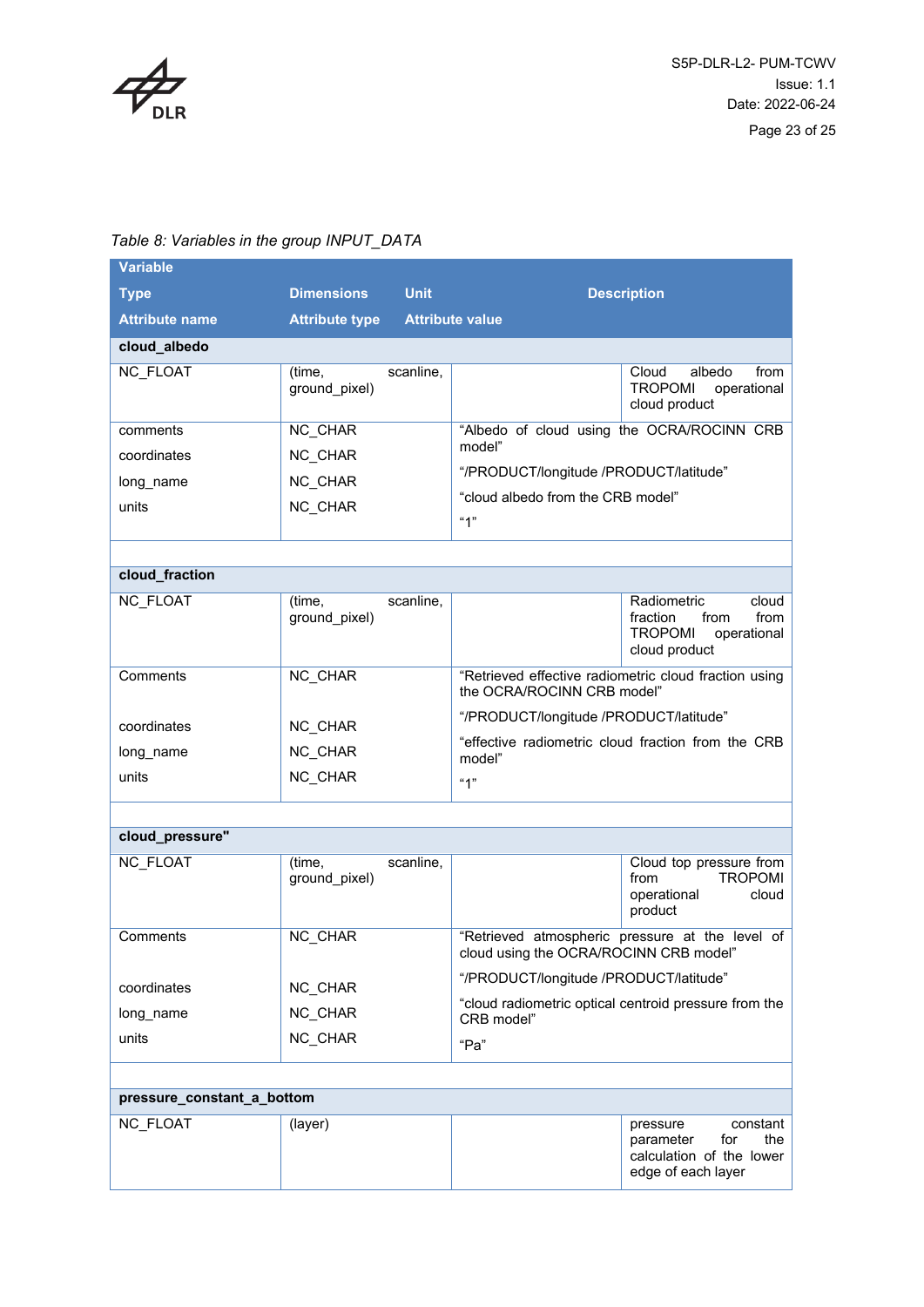

| long_name                  | NC_CHAR                              | "pressure constant parameter A for lower bound of<br>the layer"               |                                                                                                   |  |  |
|----------------------------|--------------------------------------|-------------------------------------------------------------------------------|---------------------------------------------------------------------------------------------------|--|--|
| units                      | NC CHAR                              |                                                                               |                                                                                                   |  |  |
|                            |                                      | "Pa"                                                                          |                                                                                                   |  |  |
|                            |                                      |                                                                               |                                                                                                   |  |  |
| pressure_constant_a_top    |                                      |                                                                               |                                                                                                   |  |  |
| <b>NC FLOAT</b>            | (layer)                              |                                                                               | constant<br>pressure<br>parameter<br>for<br>the<br>calculation of the upper<br>edge of each layer |  |  |
| long_name                  | <b>NC CHAR</b>                       | "pressure constant parameter A for upper bound of<br>the layer"<br>"Pa"       |                                                                                                   |  |  |
| units                      | NC CHAR                              |                                                                               |                                                                                                   |  |  |
|                            |                                      |                                                                               |                                                                                                   |  |  |
| pressure_constant_b_bottom |                                      |                                                                               |                                                                                                   |  |  |
| <b>NC FLOAT</b>            | (layer)                              |                                                                               | constant<br>pressure<br>parameter<br>for<br>the<br>calculation of the lower<br>edge of each layer |  |  |
| long_name                  | <b>NC CHAR</b>                       | "pressure constant parameter B for lower bound of<br>the layer"<br>"unitless" |                                                                                                   |  |  |
| units                      | NC CHAR                              |                                                                               |                                                                                                   |  |  |
|                            |                                      |                                                                               |                                                                                                   |  |  |
| pressure_constant_b_top    |                                      |                                                                               |                                                                                                   |  |  |
| <b>NC FLOAT</b>            | (layer)                              |                                                                               | constant<br>pressure                                                                              |  |  |
|                            |                                      |                                                                               | for<br>the<br>parameter<br>calculation of the upper<br>edge of each layer                         |  |  |
| long name                  | NC CHAR                              | "pressure constant parameter B for upper bound of                             |                                                                                                   |  |  |
| units                      | NC CHAR                              | the layer"<br>"unitless"                                                      |                                                                                                   |  |  |
|                            |                                      |                                                                               |                                                                                                   |  |  |
| snow_ice_flag              |                                      |                                                                               |                                                                                                   |  |  |
| <b>NC FLOAT</b>            | scanline,<br>(time,<br>ground_pixel) |                                                                               | Flag indicating surface<br>covered with snow or ice                                               |  |  |
| Comments                   | NC_CHAR                              | "flag indicating snow/ice at center of ground pixel"                          |                                                                                                   |  |  |
| coordinates                | NC_CHAR                              | "/PRODUCT/longitude /PRODUCT/latitude"                                        |                                                                                                   |  |  |
| long_name                  | NC_CHAR                              | "snow-ice mask"                                                               |                                                                                                   |  |  |
| units                      | NC_CHAR                              | "1"                                                                           |                                                                                                   |  |  |
|                            |                                      |                                                                               |                                                                                                   |  |  |
| surface_pressure           |                                      |                                                                               |                                                                                                   |  |  |
| <b>NC FLOAT</b>            | (layer)                              |                                                                               | Air pressure at surface<br>level                                                                  |  |  |
| coordinates                | NC_CHAR                              | "/PRODUCT/longitude /PRODUCT/latitude"                                        |                                                                                                   |  |  |
|                            |                                      |                                                                               |                                                                                                   |  |  |
| long_name                  | NC_CHAR                              | "surface pressure"                                                            |                                                                                                   |  |  |